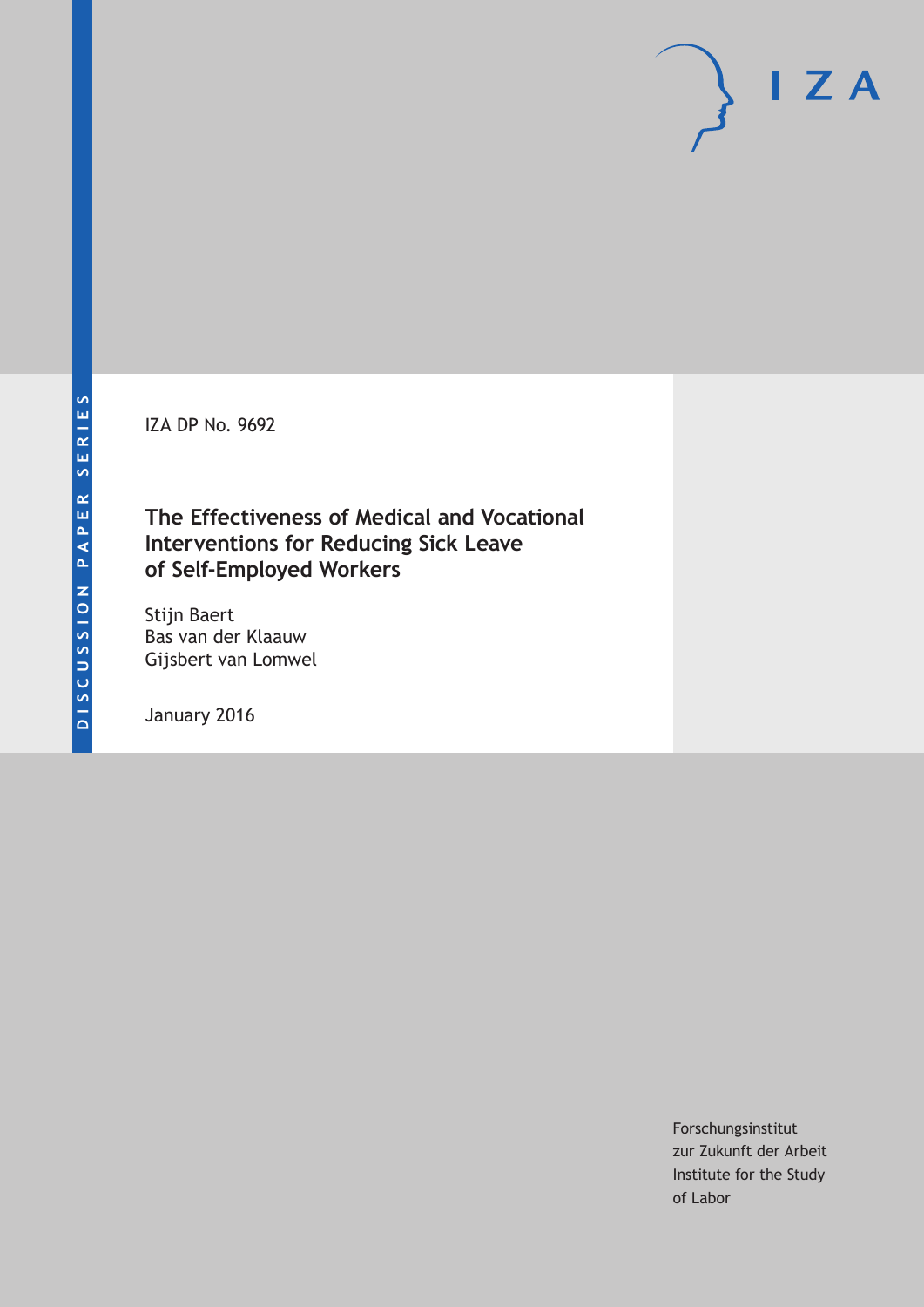# **The Effectiveness of Medical and Vocational Interventions for Reducing Sick Leave of Self-Employed Workers**

# **Stijn Baert**

*Ghent University, University of Antwerp, Université catholique de Louvain and IZA* 

# **Bas van der Klaauw**

*VU University Amsterdam, Tinbergen Institute, CEPR and IZA* 

### **Gijsbert van Lomwel**  *UWV*

Discussion Paper No. 9692 January 2016

IZA

P.O. Box 7240 53072 Bonn **Germany** 

Phone: +49-228-3894-0 Fax: +49-228-3894-180 E-mail: iza@iza.org

Any opinions expressed here are those of the author(s) and not those of IZA. Research published in this series may include views on policy, but the institute itself takes no institutional policy positions. The IZA research network is committed to the IZA Guiding Principles of Research Integrity.

The Institute for the Study of Labor (IZA) in Bonn is a local and virtual international research center and a place of communication between science, politics and business. IZA is an independent nonprofit organization supported by Deutsche Post Foundation. The center is associated with the University of Bonn and offers a stimulating research environment through its international network, workshops and conferences, data service, project support, research visits and doctoral program. IZA engages in (i) original and internationally competitive research in all fields of labor economics, (ii) development of policy concepts, and (iii) dissemination of research results and concepts to the interested public.

IZA Discussion Papers often represent preliminary work and are circulated to encourage discussion. Citation of such a paper should account for its provisional character. A revised version may be available directly from the author.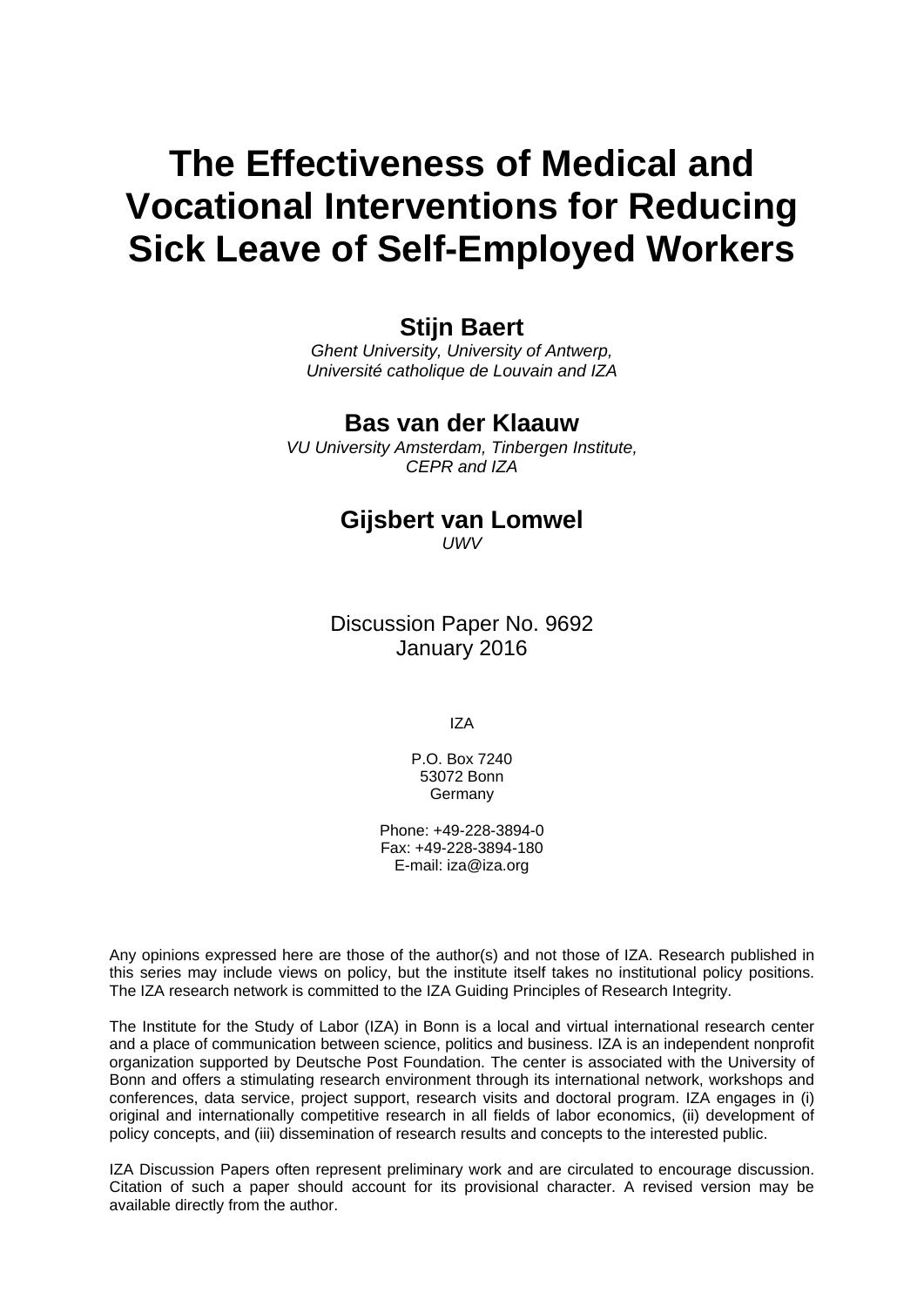IZA Discussion Paper No. 9692 January 2016

# **ABSTRACT**

# **The Effectiveness of Medical and Vocational Interventions for Reducing Sick Leave of Self-Employed Workers\***

We investigate whether interventions by (i) medical doctors and (ii) occupational specialists are effective in reducing sick leave durations among self-employed workers. To this end, we exploit unique administrative data comprising all sick leave claims by self-employed workers insured with the major Dutch private insurer between January 2009 and March 2014. We estimate a multivariate duration model dealing with non-random selection into the two intervention types by controlling for observable and unobservable claimant characteristics. We find adverse treatment effects for both interventions, which are heterogeneous by the physical toughness of the claimants' occupation.

JEL Classification: C41, I13, J22, R31

Keywords: sickness absenteeism, self-employment, medical interventions, dynamic treatment effects

Corresponding author:

 $\overline{\phantom{a}}$ 

Stiin Baert Ghent University Sint-Pietersplein 6 9000 Gent **Belgium** E-mail: Stijn.Baert@UGent.be

<sup>\*</sup> The authors acknowledge Achmea for providing the data. In addition, Stijn Baert is grateful to the department of Economics of the VU University Amsterdam for giving him the opportunity to work on this study as a visiting researcher at the department. Lastly, the authors acknowledge Hans Bloemen, Bart Cockx, Jochen Mierau, Matteo Picchio and the seminar participants at Aarhus University, Ghent University and Université Catholique de Louvain for their insightful comments and suggestions, which have helped to improve this study considerably.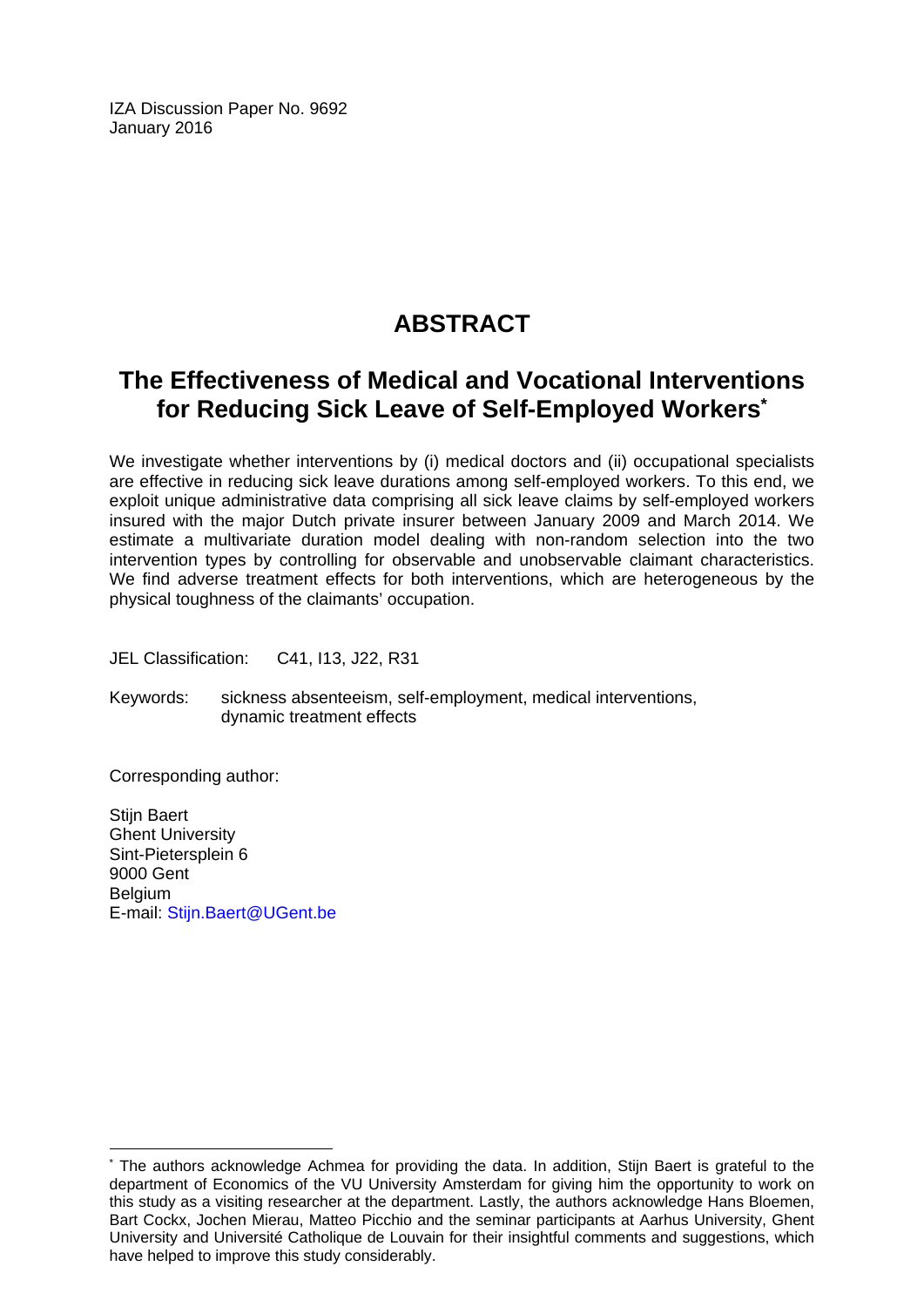## 1 Introduction

Over the past decades, many studies have shown the presence of moral hazard in public sickness insurance systems. For example, Barmby et al. (1991), Johansson and Palme (2002), Henrekson and Persson (2004), Johansson and Palme (2005), Puhani and Sonderhof (2010), Ziebarth (2010), Markussen et al. (2011), Ziebarth (2013), De Paola et al. (2014), Fevang et al. (2014) and Ziebarth (2014) indicate that more generous sick leave benefits increase the incidence and/or the duration of sickness absenteeism. In addition, some studies have investigated the effectiveness of medical practitioners in reducing this sick leave. Carlsen and Nyborg (2009) find, based on focus group interviews in Norway, that general practitioners fail as gatekeepers. They relate this empirical finding to the fact that (i) general practitioners are unable to distinguish shirkers from truly sick, and that (ii) patients, truly sick or not, prefer – and, therefore, engage – physicians who give priority to healing over gatekeeping. However, Hartman et al. (2013) find that medical certification is an important instrument for managing sickness absenteeism in Sweden. In the same direction, Markussen (2010) shows that the introduction of stricter regulations for physicians' sick leave certification in Norway resulted both in lower sick leave entry rates and in lower recovery rates.

This evidence with respect to both moral hazard in sickness insurance and the effectiveness of medical practitioners to reduce moral hazard may, however, not be generalised to self-employed workers. In many OECD countries, self-employed workers are not covered by the public sickness insurance system so that they have to buy insurance on the private market. The fact that self-employed workers decide themselves on the level of private sickness insurance may lead to different insurance, intervention and recovery dynamics. Furthermore, there are several reasons why self-employed workers have more interest in reducing their absence durations, even beyond what is optimal from a health point of view. First, financial incentives to avoid sickness absenteeism are often larger for self-employed workers. A long period of absence may lead to lost investments and irrecoverable loss of market share because finding an adequate substitute might be difficult (Hyytinen and Ruuskanen, 2007). Second, although they experience, on average, more stress than employees, self-employed workers are found to be more satisfied and involved with their jobs (Blanchflower and Oswald, 1998; Parasuraman and Simmers, 2001; Parker, 2004; Hyytinen and Ruuskanen, 2007). Finally, following Parker (2004) and Lechmann and Schnabel (2014) self-employed workers are characterised by a higher need for achievement, love of independence, risk taking propensity and optimism level. These personal characteristics seem in favour of short absence durations.

In this study, we are the first to investigate whether medical interventions are effective in reducing sick leave durations among self-employed workers. Therefore, we exploit unique administrative data from the major Dutch private insurance company.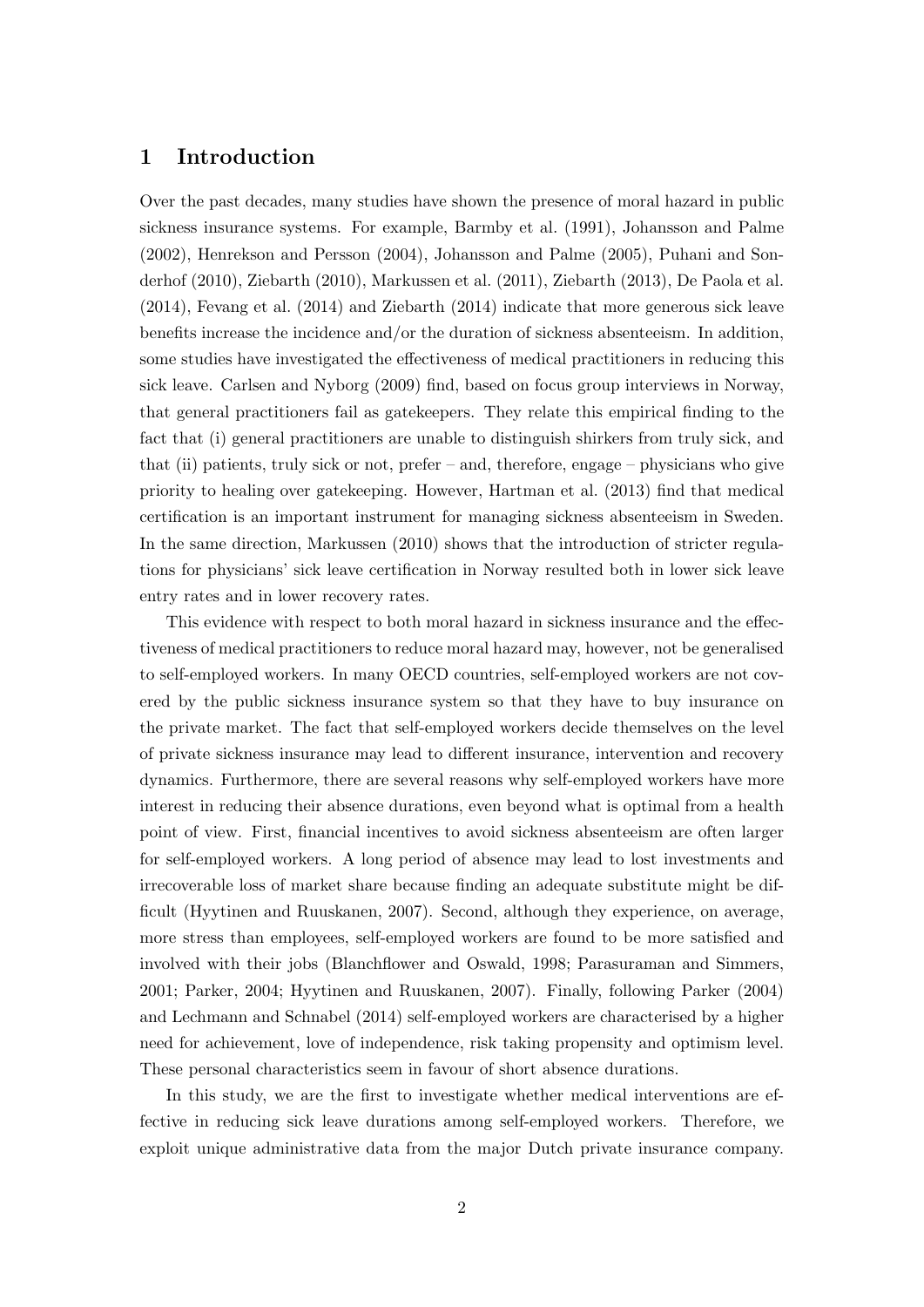Our analysis is based on all (i.e. more than 15,000) sickness benefit applications of selfemployed workers suffering from a physical condition between January 2009 and March 2014. As the insurance company uses both "medical track" and "labour track" interventions, we are able to compare the relative effectiveness of medical doctors (offering medical support) versus occupational specialists (offering ergonomic advice and coaching) in reducing sick leave durations. In the data, claims and interventions are recorded with a daily precision. Moreover, the company's database provides detailed claimant information.

In the spirit of Abbring and Van den Berg (2003), we exploit the time variation in the start of the intervention tracks to capture causal effects on the timing of recovery. More precisely, we develop a multivariate duration model that deals with the non-random and dynamic selection into the tracks by controlling for observable and unobservable intervention determinants. This model allows to identify heterogeneous treatment effects with respect to the moment of intervention and claim(ant) characteristics.

From a policy perspective, an answer to our research question is crucial to insurers who are responsible for paying sickness benefits and decide about engaging doctors and occupational specialists in order to minimise these payments. Furthermore, selfemployed workers may financially suffer from sickness absenteeism so they might be interested in the effectiveness of medical intervention, ergonomic advice and coaching themselves. Lastly, the results of this study are relevant to public policymakers who are interested in a stronger role for doctors and occupational specialists as gatekeepers of the welfare state.<sup>1</sup>

The outline of this paper is as follows. Section 2 describes the institutional background concerning the private sickness insurance system in the Netherlands and the medical interventions. In Section 3 we present our data and provide a descriptive analysis. Section 4 introduces the econometric model and Section 5 contains our estimation results. The final section concludes.

# 2 Institutional Setting

In the Netherlands, as in many OECD countries, self-employed workers are exempted from the public sickness and disability insurance that is provided to employees. Therefore, they have to buy this insurance on the private market. Slightly over 10% of the

<sup>&</sup>lt;sup>1</sup>Recent reforms in the Dutch sickness and disability insurance system focussed on empowering employers. In particular, more financial incentives for employers were introduced and employers were given more responsibilities in stimulating a fast return to work. This is often argued to be an important determinant in the recent reduction of long-term sickness absenteeism and the inflow into disability insurance in the Netherlands (Koning, 2004; De Jong et al., 2011). Implementing this for self-employed workers is problematic, simply because one cannot separate between the employer and the worker.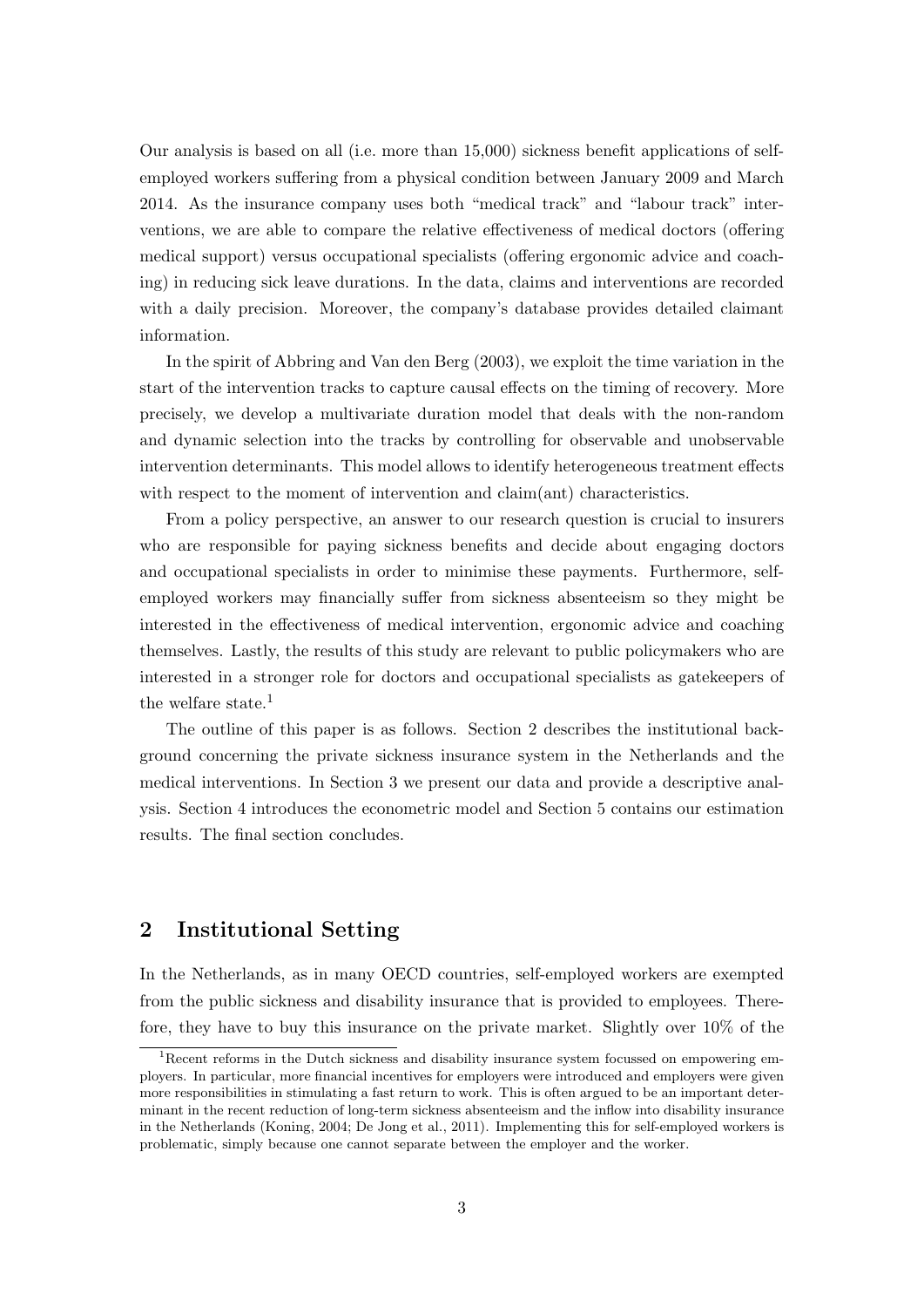Dutch labour force consist of self-employed workers, which is comparable to other Western European countries. Spierdijk et al. (2009) show that long-term sickness prevalence among Dutch self-employed workers is about  $6\%$ <sup>2</sup>

Sickness insurance plans for self-employed workers may differ between insurance companies and often insurance companies offer various plans. We analyse data from the major Dutch private insurance company. When buying sickness insurance from this company, a self-employed worker has to decide on a number of modalities. Two modalities are particularly relevant for our study. The first is the deferment period, which is the time period between falling sick and the start of benefit payment. The second relevant modality is the insured income, which is at most 80% of the income of the self-employed worker. In Subsection 3.2 we present statistics for both modalities.

Since 2003, the insurance company employs active case management in order to enhance recovery rates. The program starts with an intake interview conducted by a caseworker. During this interview, an initial medical diagnosis is determined. In addition, information is gathered about the type of business of the self-employed worker and her/his existing health limitations. Next, within the first weeks after intake of the claim, the caseworker discusses all gathered information with a medical doctor and an occupational specialist engaged by the private insurer. Together they decide about the most appropriate intervention. The potential interventions are classified into two tracks, which are used independently.

The first track is the *medical track*, in which physicians are engaged to speed up recovery. This track takes off with the claimant visiting a medical doctor who thereafter provides a second opinion concerning the degree of disability. Based on her/his advise, eventually supplemented by information collected from the claimant's general practitioner, further medical interventions are carried out by medical doctors. The second track is the labour track, where an occupational specialist is assigned to the claimant. The occupational specialist provides ergonomic advice to the claimant and coaches him/her back to work.

### 3 Data

#### 3.1 Sample of Analysis

Our data are provided by the major private insurance company in the Netherlands and contain all sickness spells between January 20, 2009 and March 31, 2014 of self-employed workers insured against income loss due to absenteeism. The exact number of days of

 ${}^{2}$ For more background information on relevant Dutch labour market institutions, we refer to Spierdijk et al. (2009), De Jong (2012) and Gautier and van der Klaauw (2012).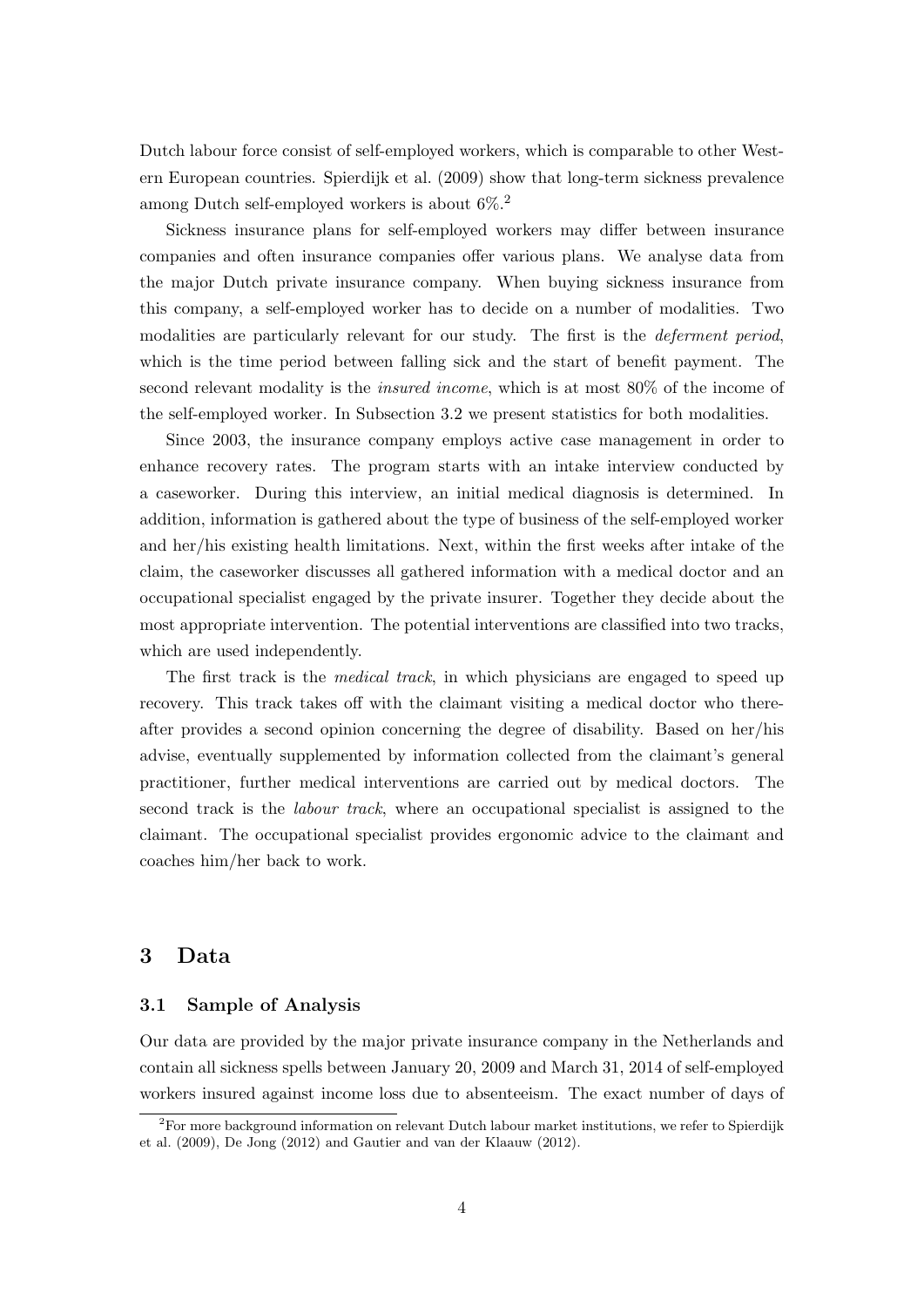sickness absenteeism is recorded either until recovery or until March 31, 2014. For each claim, the start of medical and labour track interventions are recorded with a daily precision. In total, the data include 19,488 claims.

For 19,138 claims, an initial medical diagnosis is determined during the intake interview. From the claims with an initial medical diagnosis, we retain the 15,616 claims with a physical condition. Excluded are  $1,668$  claims for maternity leave, which all have a fixed duration of 113 days, and 1,854 claims with a psychological condition. The latter claims have very different recovery and intervention dynamics than physical claims.<sup>3</sup> The subsample of psychological claims (alone) is too small for an empirical analysis. Next, we drop 16 claims with negative duration times, 26 claims with missing explanatory variables and 26 claims where an intervention start after recovery.

Our data suffer from the problem that short sickness spells may not be reported. If the self-employed worker knows that she/he will recover before the end of the deferment period, there is no direct incentive to report the sickness to the insurance company (even though the company requests to report all spells). Therefore, we set the start of our duration model for recovery to ten days after reporting sick and drop the 136 spells with a sickness duration less than ten days. Short spells are often due to the flu or less serious injuries, and the insurance company never intervenes within the first few days of sickness. Furthermore, we censor durations after 548 days (one and a half year). This avoids that we have to model outliers and less than 1% of the medical track interventions and 5% of the labour track interventions start after 548 days. Sensitivity checks (see Subsection 5.3) show that both choices do not substantially affect our estimation results.

#### 3.2 Descriptive Analysis

We observe for each claim three durations: the *duration until recovery*, the *duration* until entering the medical track and the duration until entering the labour track. There are 6252 individuals who enter the medical track and 2888 individuals entering the labour track. In 2498 cases both tracks start during the period of sickness absenteeism. Figure 1 and Figure 2 show the Kaplan-Meier estimates for the survival functions with respect to entering the medical and labour track. The median duration until entering the programs is 134 days for the medical track and 388 days for the labour track.

Figure 3 reports Kaplan-Meier estimates for the survival function until recovery (before right censoring) by intervention. The median sick leave duration is 57 days for claimants who do not participate in any track, it is 184 and 238 days for those who are treated exclusively by the medical track and the labour track respectively, and more

<sup>&</sup>lt;sup>3</sup>Recovery rates are lower for claimants with a psychological condition during the first seven months of sick leave and higher afterwards. In addition, claimants with a psychological condition have a higher probability of entering the labour track and also the medical track during the first three months of sick leave.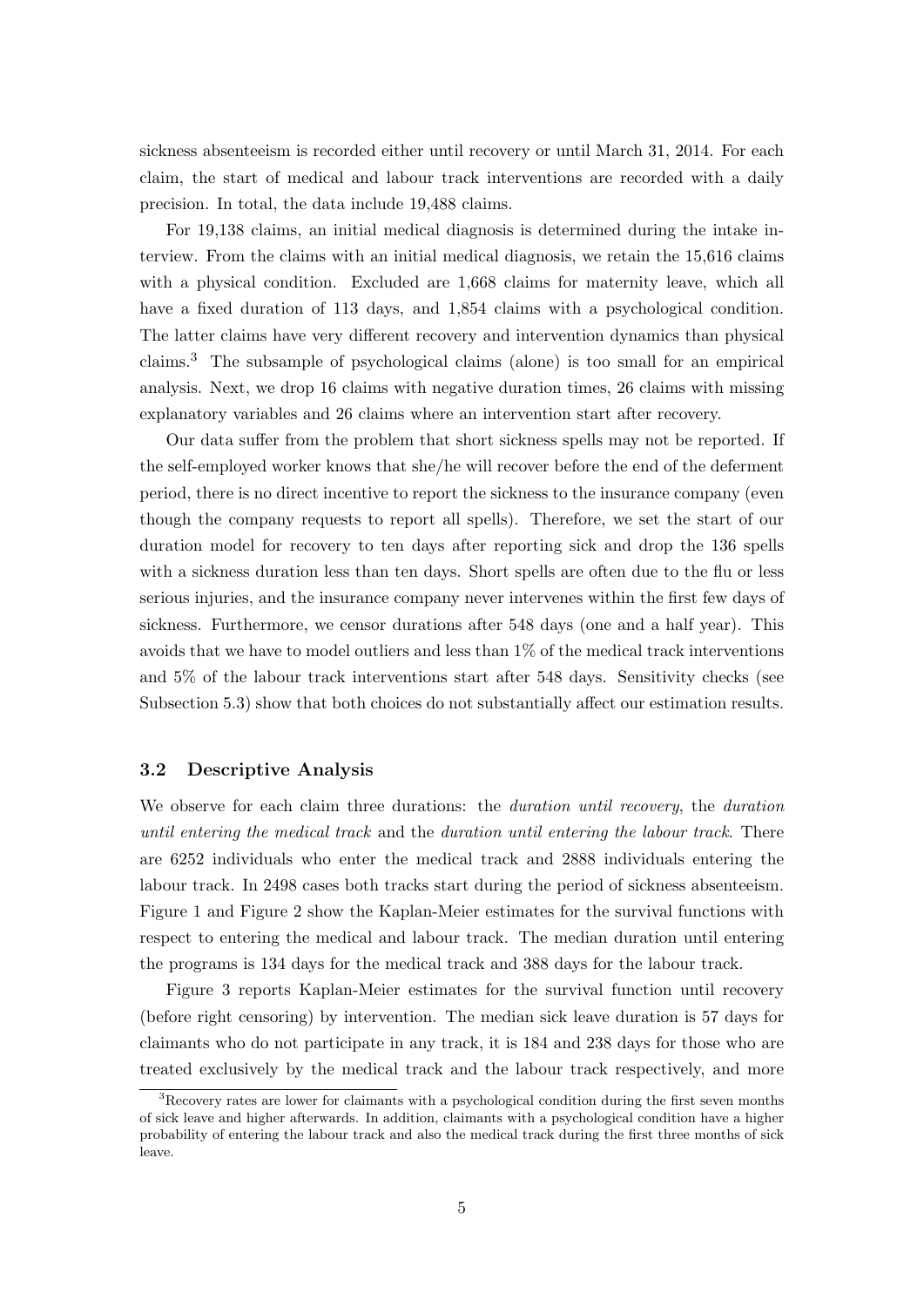

Figure 1: Kaplan-Meier estimates for entering the medical track.

Figure 2: Kaplan-Meier estimates for entering the labour track.

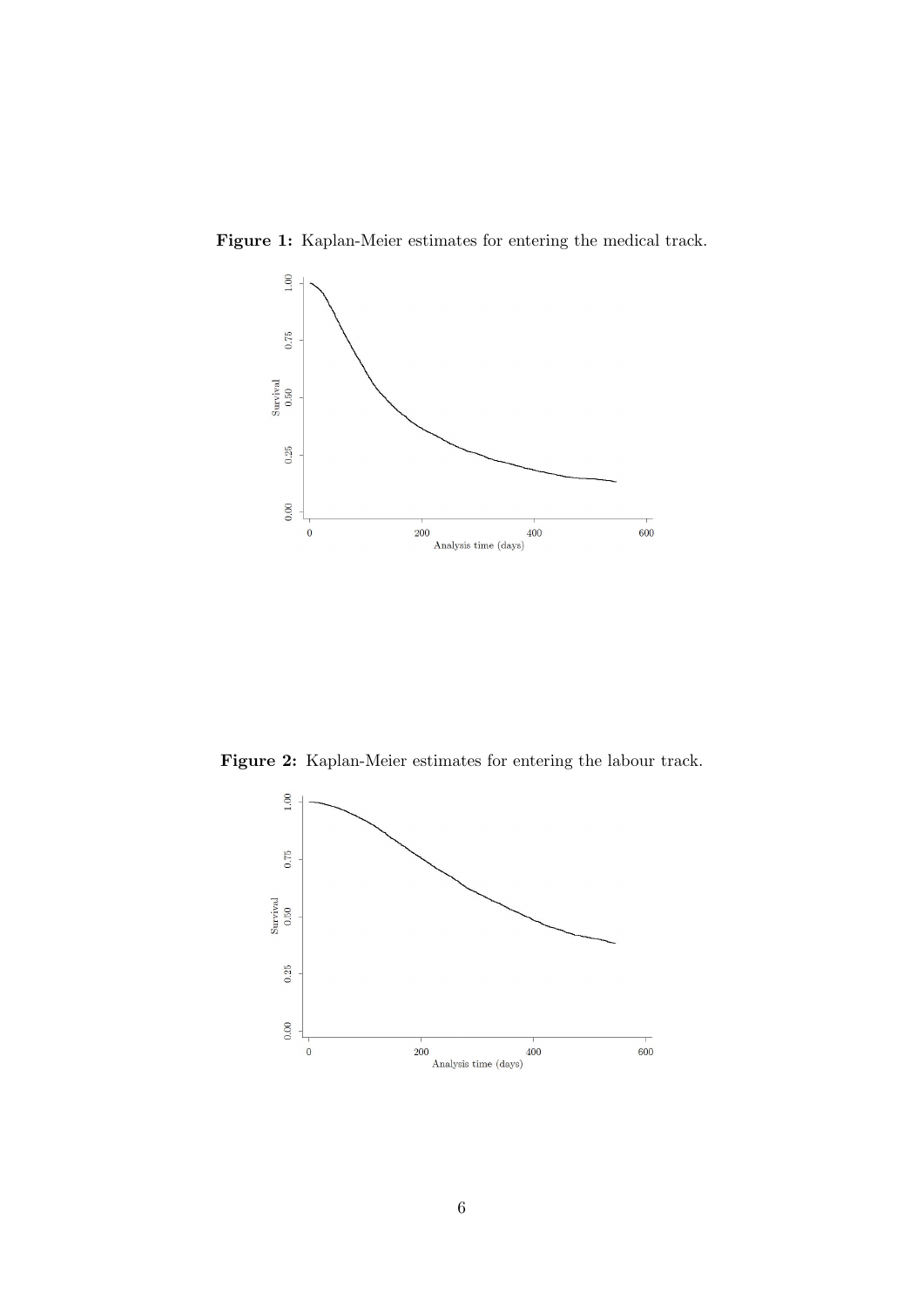



than 548 days for those who are treated by both tracks. These differences should not be given a causal interpretation. The composition of individuals varies between the four groups, and there is the dynamic selection problem. As intervention tracks do not start immediately when a claimant enters sick leave, participation can only be observed for claimants who are absent sufficiently long.

Our data contain an extensive set of observed claim(ant) characteristics. In Table 1 we present summary statistics for these variables. We report these statistics both for the total sample and for the four subsamples by undergone intervention. The majority of the individuals are between 36 and 55 years old (at the start of the claim). The subsample of control claimants contains both more individuals who are younger than 36 and individuals who are older than 55, while the treated claimants are overrepresented within the middle age categories. Women have a relatively higher probability of entering the labour track intervention. There is no large compositional difference in the region from which the subsamples of individuals come.

Concerning the occupational type and its toughness, Table 1 shows that the medical track is used relatively more for agriculturalists, small and medium entrepreneurs and – more general – for tough occupations while the labour track is used more among liberal and (rather) light occupations. Of particular interest are the deferment period and the insured income, both captured by four indicator variables. The shorter the deferment period and the higher the insured income are, the more generous is the sick leave compensation. However, we do not find evidence for systematic higher intervention rates for claimants with more generous compensations.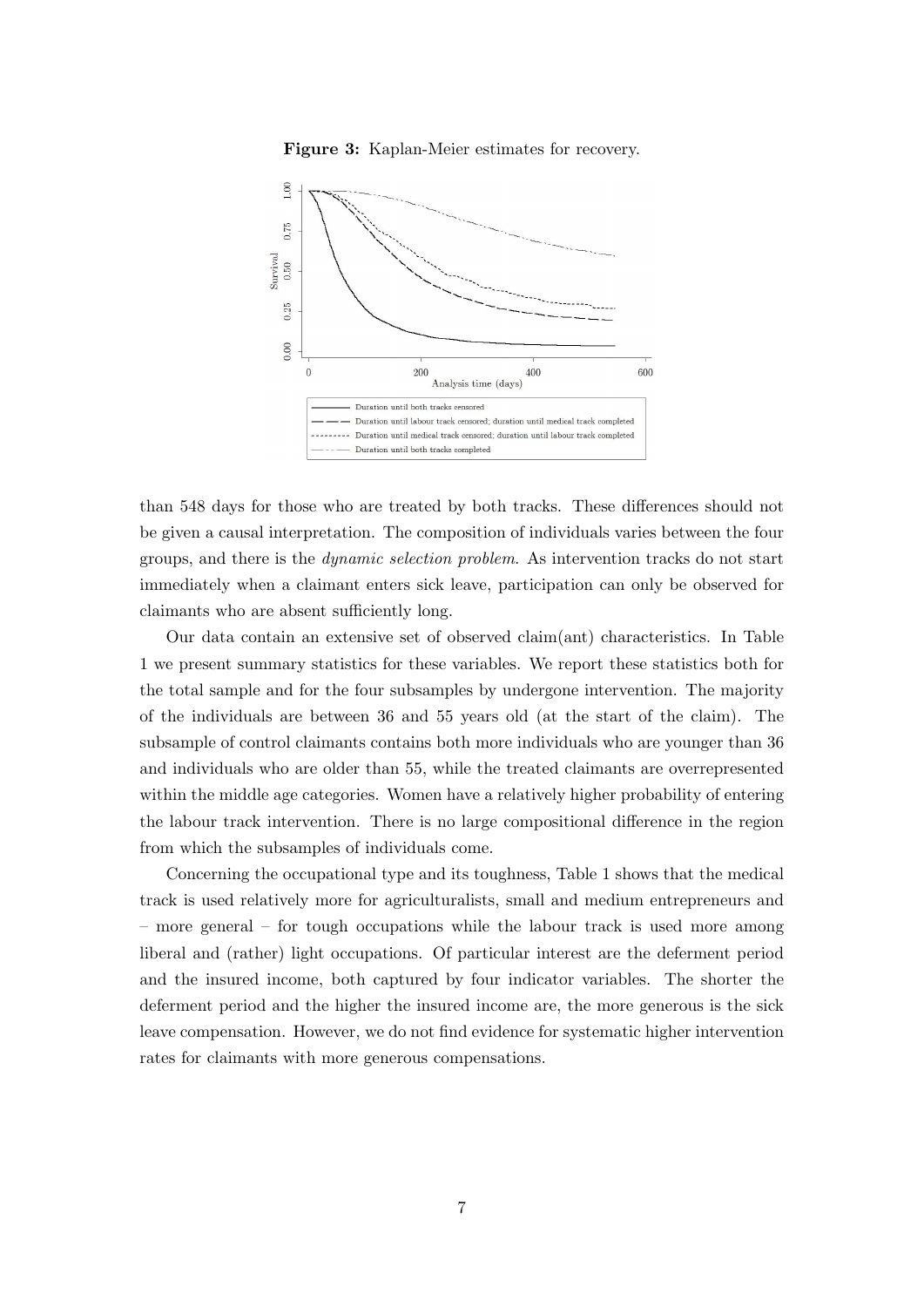Table 1: Summary Statistics.

| Subsample:                        | All          | $\rm C$      | М            | L            | ML           |
|-----------------------------------|--------------|--------------|--------------|--------------|--------------|
| Age                               |              |              |              |              |              |
| $<$ 36                            | 0.187(0.390) | 0.207(0.405) | 0.176(0.380) | 0.115(0.320) | 0.143(0.350) |
| $36 - 45$                         | 0.332(0.471) | 0.315(0.465) | 0.344(0.475) | 0.367(0.483) | 0.370(0.483) |
| $46 - 55$                         | 0.357(0.479) | 0.343(0.475) | 0.357(0.479) | 0.415(0.493) | 0.398(0.489) |
| > 55                              | 0.124(0.329) | 0.134(0.341) | 0.123(0.329) | 0.103(0.304) | 0.090(0.286) |
| Gender                            |              |              |              |              |              |
| Female                            | 0.129(0.335) | 0.136(0.342) | 0.111(0.314) | 0.174(0.380) | 0.127(0.332) |
| Region                            |              |              |              |              |              |
| North                             | 0.408(0.492) | 0.402(0.490) | 0.428(0.495) | 0.415(0.493) | 0.400(0.490) |
| South                             | 0.429(0.495) | 0.427(0.495) | 0.423(0.494) | 0.405(0.492) | 0.450(0.498) |
| Center                            | 0.162(0.369) | 0.171(0.376) | 0.148(0.356) | 0.179(0.384) | 0.150(0.357) |
| Occupation type                   |              |              |              |              |              |
| Agricultural                      | 0.391(0.488) | 0.383(0.486) | 0.425(0.494) | 0.354(0.479) | 0.376(0.484) |
| <b>SME</b>                        | 0.456(0.498) | 0.440(0.497) | 0.473(0.500) | 0.410(0.492) | 0.488(0.500) |
| Liberal profession                | 0.153(0.360) | 0.177(0.381) | 0.101(0.302) | 0.236(0.425) | 0.136(0.343) |
| Toughness of occupation           |              |              |              |              |              |
| (Rather) light                    | 0.175(0.380) | 0.183(0.387) | 0.127(0.332) | 0.282(0.451) | 0.203(0.402) |
| Rather tough                      | 0.168(0.374) | 0.187(0.390) | 0.123(0.328) | 0.218(0.413) | 0.163(0.369) |
| Tough                             | 0.657(0.475) | 0.630(0.483) | 0.751(0.433) | 0.500(0.501) | 0.635(0.482) |
| <b>Insured</b> income             |              |              |              |              |              |
| $<$ €100M                         | 0.156(0.363) | 0.158(0.365) | 0.174(0.379) | 0.087(0.282) | 0.130(0.336) |
| $\epsilon$ 100M - $\epsilon$ 500M | 0.366(0.482) | 0.341(0.474) | 0.378(0.485) | 0.441(0.497) | 0.422(0.494) |
| $€500M - €1000M$                  | 0.277(0.447) | 0.274(0.446) | 0.278(0.448) | 0.277(0.448) | 0.285(0.451) |
| $> \text{\textsterling}1000M$     | 0.202(0.401) | 0.227(0.419) | 0.170(0.375) | 0.195(0.397) | 0.163(0.370) |
| Deferment period                  |              |              |              |              |              |
| $< 14$ days                       | 0.351(0.477) | 0.349(0.477) | 0.396(0.489) | 0.244(0.430) | 0.305(0.461) |
| 14 days $-3$ months               | 0.483(0.500) | 0.494(0.500) | 0.468(0.499) | 0.515(0.500) | 0.463(0.499) |
| $3$ months $-1$ year              | 0.107(0.309) | 0.099(0.299) | 0.088(0.283) | 0.138(0.346) | 0.157(0.364) |
| $>1$ year                         | 0.059(0.236) | 0.058(0.233) | 0.049(0.216) | 0.103(0.304) | 0.075(0.263) |
| Observations                      | 15412        | 8870         | 3754         | 390          | 2498         |

Means and standard deviations in parentheses.

C: duration until both tracks censored.

M: duration until labour track censored; duration until medical track completed.

L: duration until medical track censored; duration until labour track completed.

ML: duration until both tracks completed.

# 4 Econometric Model

The goal of our econometric analysis is to estimate the causal effects of entering the medical track and/or the labour track on recovery from sickness absenteeism. To this end, we jointly model the process of recovery and the entry processes into both tracks. Our model builds on the timing-of-events framework of Abbring and Van den Berg (2003). This framework is ideal for studying interventions in a dynamic setting because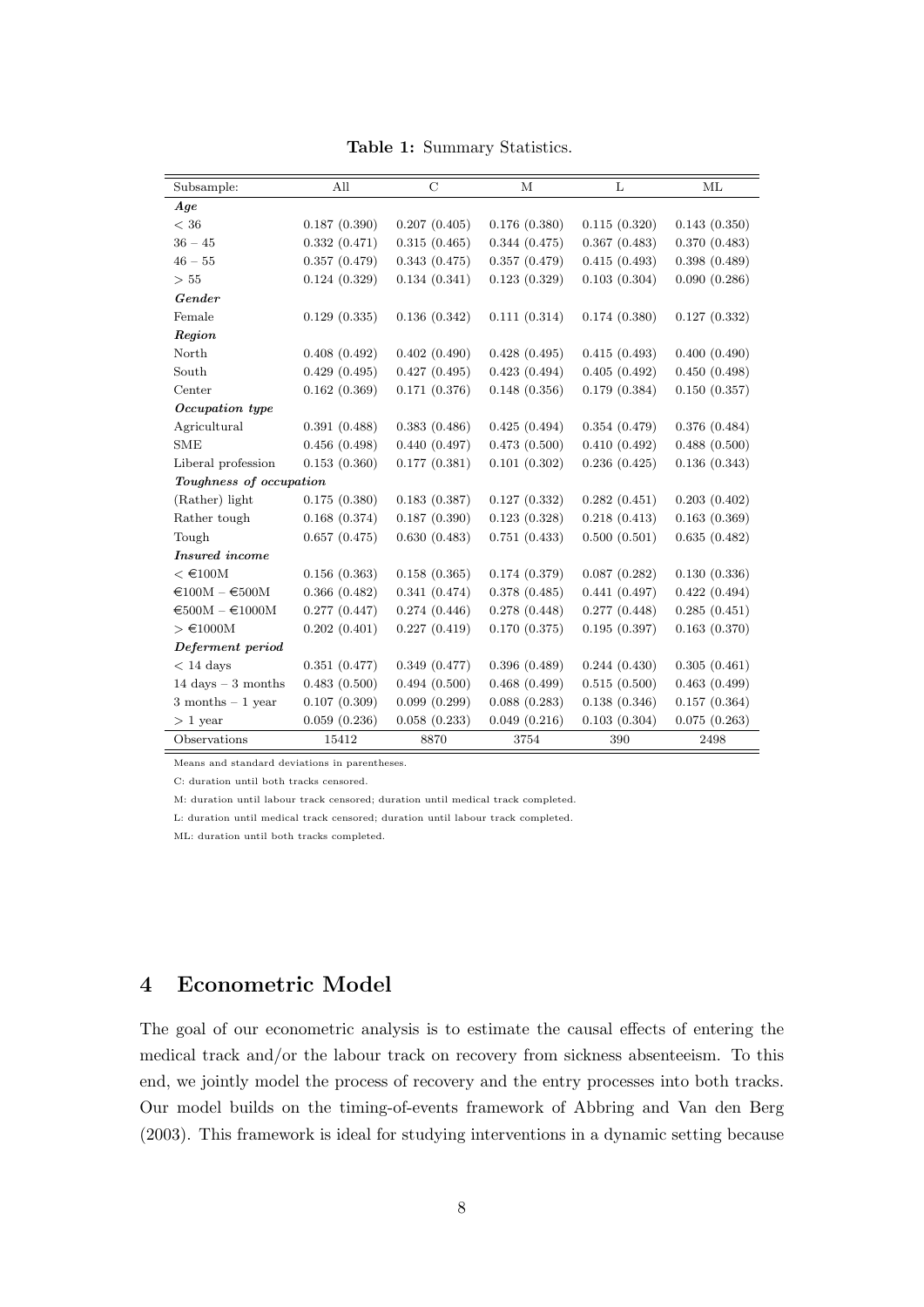it deals, under certain identifying assumptions, with both selective participation and dynamic selection.

#### 4.1 Econometric Framework

Consider a self-employed worker who first reports sick at (calender) date  $\tau_0$ . Our model is a continuous-time duration model in which  $t$  describes the elapsed sickness duration and  $t_m$  and  $t_l$  the durations until entering the medical and labour track, respectively. Let  $\theta_r$  denote the rate at which self-employed workers recover from sickness. This recovery rate can depend on the elapsed sickness duration  $t$ , observed characteristics  $x$ , calendar time  $\tau_0 + t$ , unobserved characteristics v and variables indicating whether the medical track  $I(t_m < t)$  and labour track  $I(t_l < t)$  have been started (with  $I(\cdot)$ ) the indicator function).

We denote the unobserved term v in the recovery rate by  $v_r$ . This term is assumed to be independent of x and  $\tau_0$ . Since the variables in x are mainly used as control variables and we will not causally interpret their covariate effect, this is not a strong assumption. Conditional on  $x, \tau_0, v_r, t_m$  and  $t_l$ , the rate of recovery after t periods of sickness absenteeism follows a mixed proportional hazard specification as described in Van den Berg (2001):

$$
\ln \theta_r(t|x, \tau_0, v_r, t_m, t_l) = \lambda_r(t) + \psi_r(\tau_0 + t) + x'\beta_r + \delta_m(t|t_m, x)I(t_m < t) + \delta_l(t|t_l, x)I(t_l < t) + v_r.
$$
\n(1)

In this specification  $\psi_r(\tau_0+t)$  is a genuine calendar-time effect modelled by dummies for each quarter. These calendar-time effects control both for seasonal effects in recovery and for the macroeconomic context. In addition, the function  $\lambda_r(t)$  represents the duration dependence. The functions  $\delta_m(t|t_m, x)$  and  $\delta_l(t|t_l, x)$  are the key parameters of interest as they describe the causal effects of participation in the medical track and the labour track, respectively. We return to the parameterisation of the functions at the right-hand side of equation (1) in the next two subsections.

The timing of entering the medical and labour track is most likely not exogenously determined. Therefore, we jointly model the timing of entering these tracks as mixed proportional hazard specifications:

$$
\ln \theta_m(t|x, \tau_0, v_m) = \lambda_m(t) + \psi_m(\tau_0 + t) + x'\beta_m + v_m;
$$
  
\n
$$
\ln \theta_l(t|x, \tau_0, v_l) = \lambda_l(t) + \psi_l(\tau_0 + t) + x'\beta_l + v_l.
$$
\n(2)

Both hazard rates describe the rate of entering the tracks given that the sick selfemployed worker has not yet entered this track. The hazard rates depend on the same set of observed characteristics  $x$  as those determining the recovery rate.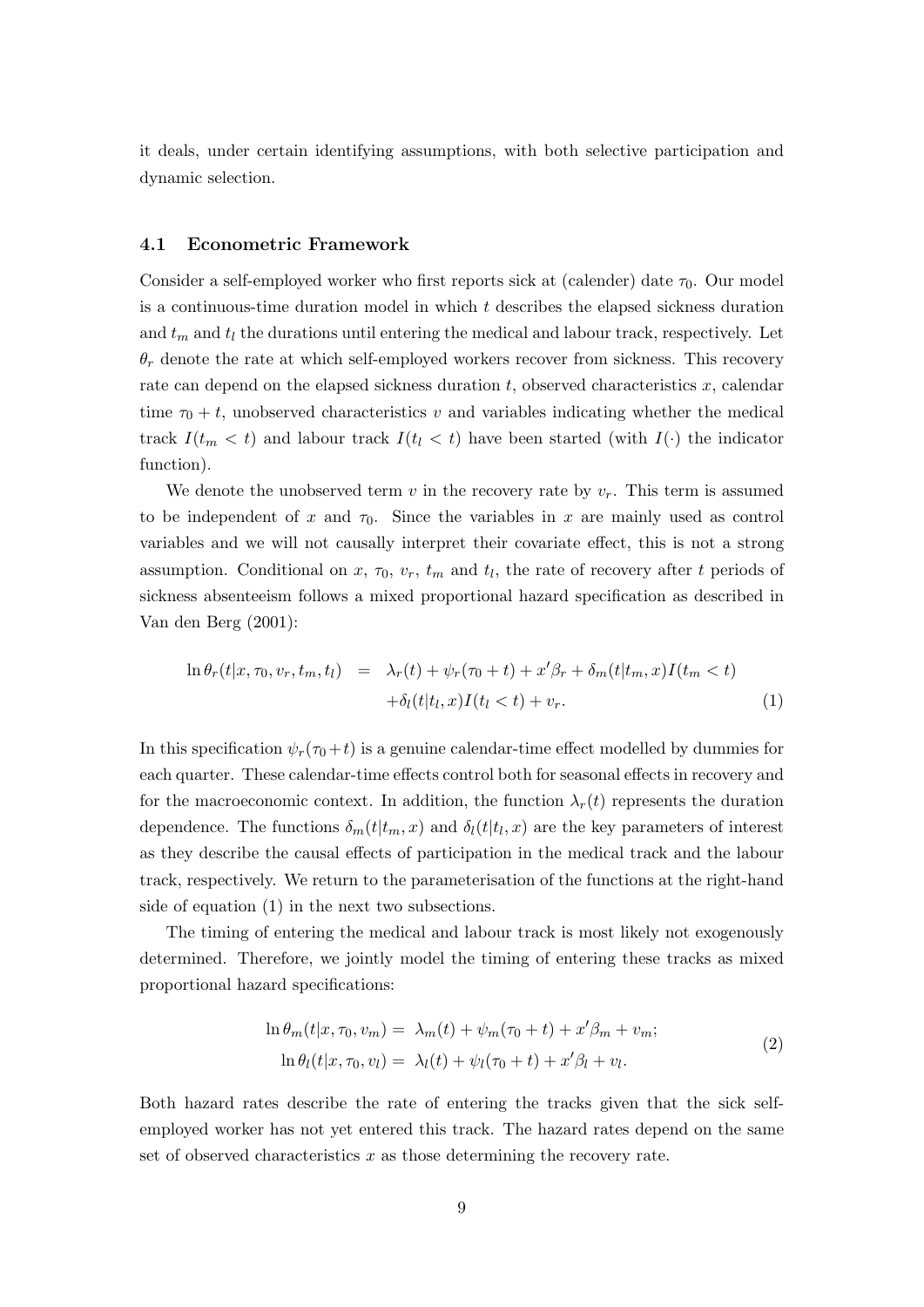Now consider the joint distribution of  $t_r$ ,  $t_m$  and  $t_l$ . Conditional on  $\tau_0$ , x,  $v_r$ ,  $v_m$ and  $v_l$ , the only possible relation between  $t_r$  and  $(t_m, t_l)$  goes via the direct effects of participating in the medical track and the labour track (on the recovery rate). In case of independence between  $v_r$  and  $(v_m, v_l)$ , we have a standard duration model for  $t_r|x, \tau_0, t_m, t_l$  with  $I(t_m < t)$  and  $I(t_l < t)$  time-varying regressors which are orthogonal to the unobserved heterogeneity  $v_r$ . However, if  $v_r$  and  $(v_m, v_l)$  are not independent, inference on  $t_r|x, \tau_0, t_m, t_l$  should be based on  $(t_r, t_m, t_l)|x, \tau_0$ .

It is straightforward to derive the likelihood contributions. The use of a flow sample of self-employed workers starting a period of sickness absenteeism implies that we do not have any initial conditions problems. The right-censoring in the data is independent, and is, therefore, solved in a straightforward manner. In particular, let  $c_r$  equal one if a self-employed worker is observed to recover from sickness absenteeism, and  $c_m$  and  $c_l$  equal one if the worker entered, respectively, the medical track and the labour track during the period of sickness absenteeism. If  $i = 1, \ldots, n$  denote the observations, then the loglikelihood function equals:

$$
\log \ell = \sum_{i=1}^{n} \log \left\{ \int_{v_r} \int_{v_m} \int_{v_l} \theta_r(t_{r,i}|x_i, \tau_{0,i}, v_r, t_{m,i}, t_{m,i})^{c_{r,i}} \exp \left( - \int_0^{t_{r,i}} \theta_r(t_{r,i}|x_i, \tau_{0,i}, v_r, t_{m,i}, t_{m,i}) dz \right) \right\}
$$

$$
\theta_m(t_{m,i}|x_i, \tau_{0,i}, v_m)^{c_{m,i}} \exp \left( - \int_0^{t_{m,i}} \theta_m(z|x_i, \tau_{0,i}, v_m) dz \right)
$$

$$
\theta_l(t_{l,i}|x_i, \tau_{0,i}, v_l)^{c_{l,i}} \exp \left( - \int_0^{t_{l,i}} \theta_l(z|x_i, \tau_{0,i}, v_l) dz \right) dG(v_r, v_m, v_l) \right\}; \quad (3)
$$

where  $G(v_r, v_m, v_l)$  is the joint distribution of the unobserved characteristics  $(v_r, v_m, v_l)$ . If a worker is still sick at the end of the observation period  $(c_r = 0)$ , then  $t_r$  equals the duration until right-censoring. Furthermore, if during the period of sickness absenteeism no medical track intervention has been observed  $(c_m = 0)$ , then  $t_m$  is set equal to the observed period of sickness absenteeism  $t_r$  (which is the moment of censoring the duration until a medical intervention). Analogously, if no labour track intervention has been observed  $(c_l = 0)$ , then  $t_l$  is set equal to  $t_r$ .

#### 4.2 Identification of the Treatment Effects

The main parameters of interest are the effects of participating in the medical track and the labour track on recovery from sickness absenteeism. There are two complications in their empirical evaluation. First, there may be selection on (un)observable claim(ant) characteristics when assigning sick workers to both tracks. Second, since participation in the tracks does not start at the beginning of sick leave but during the spell, those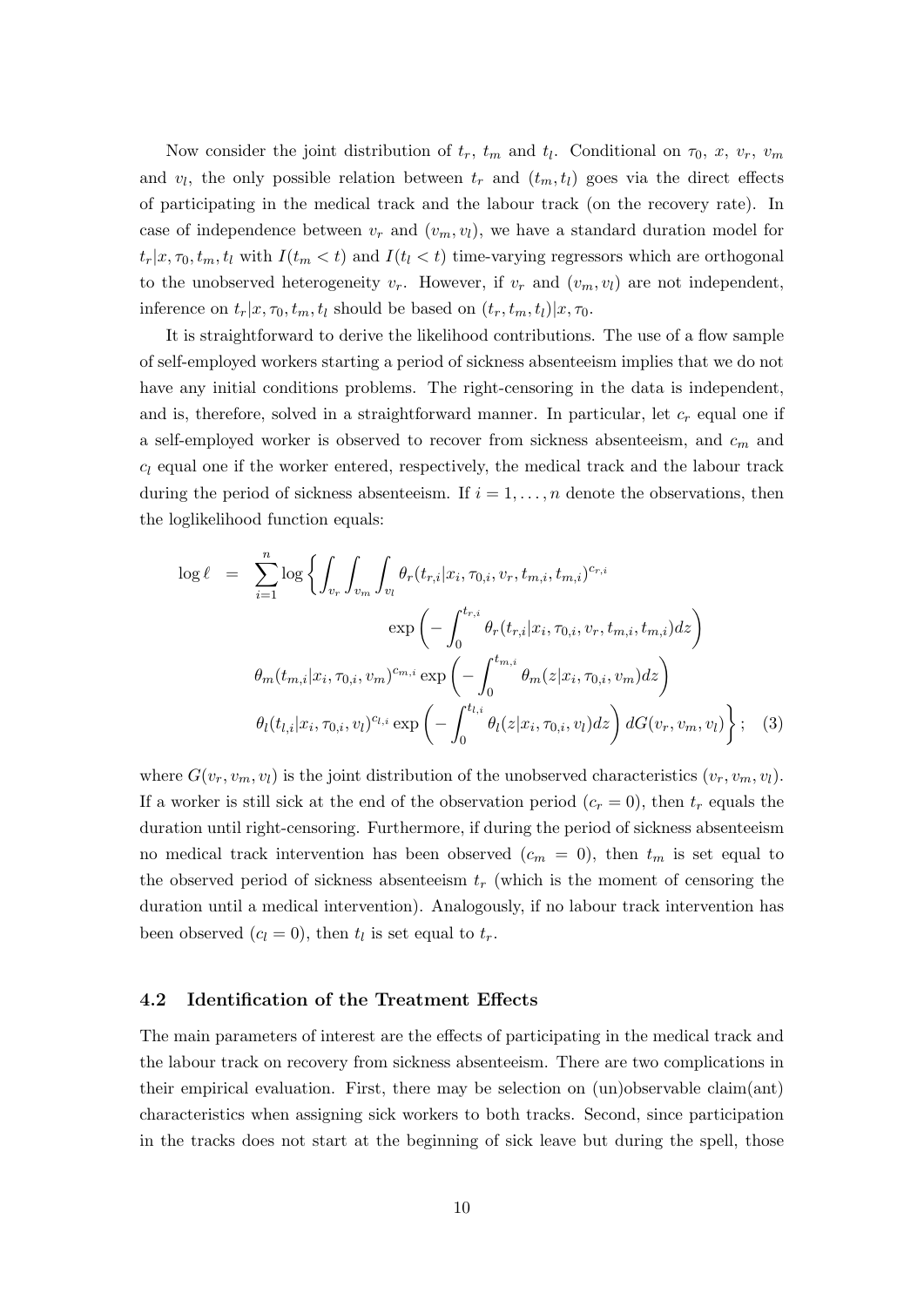with a long sickness spell are more likely to enter the tracks. The second complication is solved by the dynamic structure of the model, which explicitly accounts for the length of sickness spells. The first complication deals with the essential identification problem in dynamic settings.

Abbring and Van den Berg (2003) provide an extensive discussion on the identification of dynamic treat effects in duration models. The key assumption for assigning a causal interpretation to the effects  $\delta_m(t|t_m, x)$  and  $\delta_l(t|t_l, x)$  of participation in the medical and labour track is that the moment of starting the tracks is not anticipated. No anticipation implies that conditional on both observed and unobserved characteristics, the recovery rate at each moment of time does not depend on the exact timing of track participation in the future. This does not imply that participating in the tracks is exogenous. Based on both observed and unobserved characteristics sick workers may have different intervention rates, and these intervention rates may change during the spell of sickness absenteeism. The timing-of-events framework explicitly allows for selection on unobservables.

In our institutional setting, the insurer aims at minimising the waiting times before entering treatment. Not only because the insurer wants to act quickly, but also because she/he wants to avoid uncertainty for self-employed workers. In practice, this implies that once the caseworker decides that a given track is useful for the worker, the worker enters this track as soon as possible. The waiting times between the caseworker announcing entering a track and the start of the track are, therefore, more in terms of days than in terms of weeks. This implies that the anticipation period is short and likely unimportant.

If the assumption of no anticipation is satisfied, no exclusions restrictions are necessary to identify the causal intervention effects.<sup>4</sup> However, Abbring and Van den Berg (2003) show that the mixed proportional hazard rate specifications are required. We are concerned that the proportionality assumption (i.e. observed and unobserved determinants affect the transition rates to recovery, the medical track and the labour track proportionally) may not be satisfied across individuals with different deferment periods and that this may be a source of bias. One might argue that those with long deferment periods will not start a claim in case of light diseases. As a result, those with a long deferment period may have longer sickness durations ceteris paribus, and are, therefore, a negatively selected subsample of the population of self-employed workers with a high deferment period. This may cause non-proportionality with respect to the unobserved determinants of recovery: one might expect  $v_r$  to be lower for those with a long deferment period. For that reason, in Subsection 5.3, we present a sensitivity analysis in which we estimate our model separately for two subsamples stratified by deferment

<sup>4</sup>Throughout the remainder of this article, "treatment effect" and "intervention effect" are used interchangeable.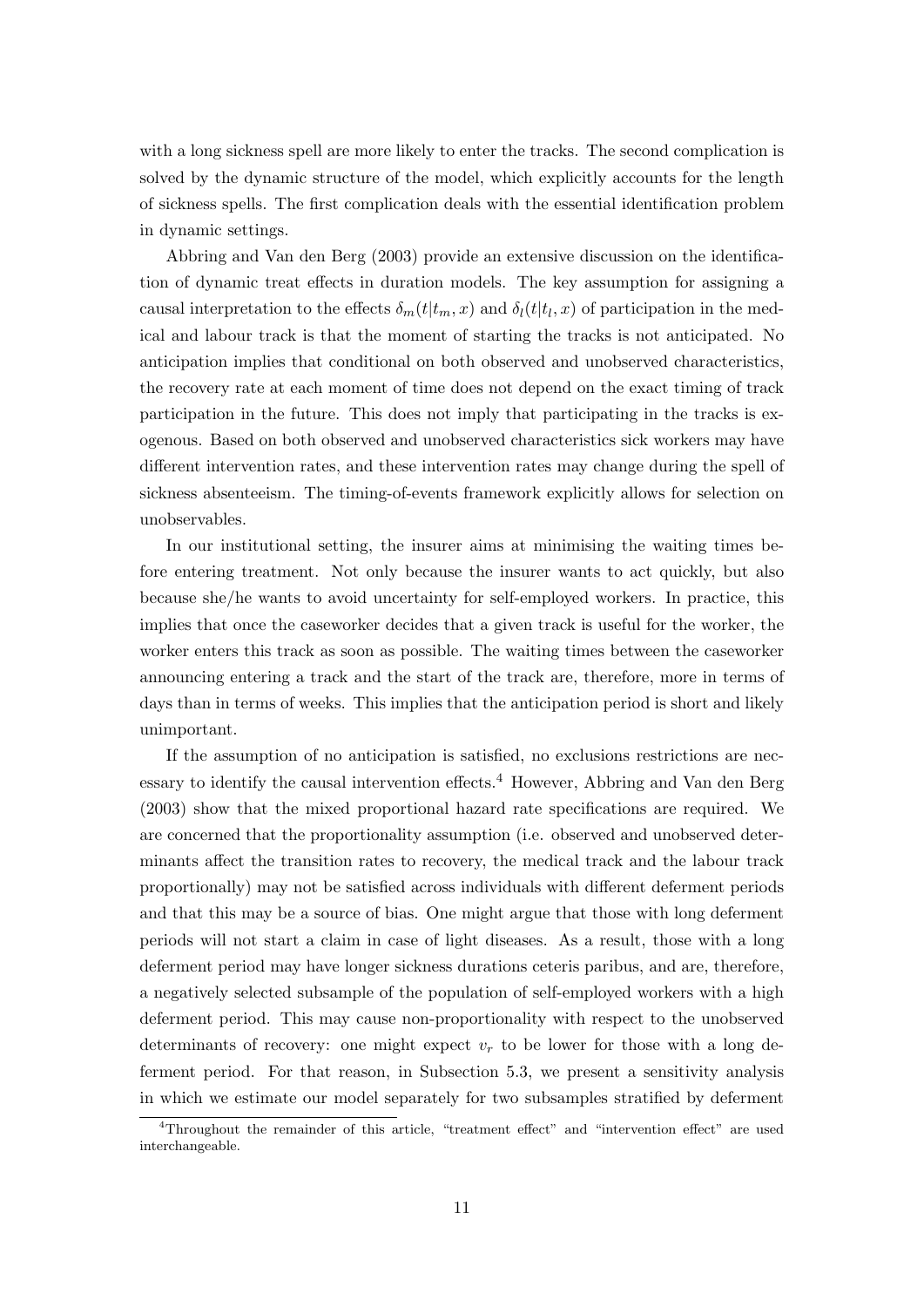period.

In case the mixed proportional hazard assumption is satisfied, the causal effects of participating in the intervention tracks can depend on the elapsed duration of the sickness spell t, the moment of entering the tracks  $t_m$  and  $t_l$ , and observed characteristics  $x$ <sup>5</sup>. As a benchmark specification, we choose homogenous and constant effects:  $\delta_m(t|t_m, x) = \delta_{m,0}$  and  $\delta_l(t|t_l, x) = \delta_{l,0}$ . We refer to this model as the *constant effects* model.

In a second specification, we allow the effects of both tracks to depend on the elapsed sickness duration at the start of participation in the track. Thereby, we are able to distinguish between the impact of early, middle late and late interventions. Early interventions start in the first six weeks of the claim, middle late interventions in week 7 until week 13 and late interventions (i.e. the reference category) after 13 weeks. We refer to this specification as the *duration varying effects model*:

$$
\delta_m(t|t_m, x) = \delta_{m,0} + \delta_{m,t_m \le 42} I(t_m \le 42) + \delta_{m,43 \le t_m \le 91} I(43 \le t_m \le 91);
$$
\n
$$
\delta_l(t|t_l, x) = \delta_{l,0} + \delta_{l,t_l \le 42} I(t_l \le 42) + \delta_{l,43 \le t_l \le 91} I(43 \le t_l \le 91).
$$
\n(4)

Finally, in Subsection 5.2 we also present some analyses where we allow for (other types of) heterogeneous treatment effects. The heterogenous effects model is specified, in its application for heterogeneity by gender, as follows:

$$
\delta_m(t|t_m, x) = \delta_{m,0} + \delta_{m,\text{female}} I(\text{female});
$$
  
\n
$$
\delta_l(t|t_l, x) = \delta_{l,0} + \delta_{l,\text{female}} I(\text{female}).
$$
\n(5)

#### 4.3 Parameterisation and Estimation

As mentioned in Subsection 4.1,  $\psi_r(\tau_0 + t)$  is modelled using dummies for each quarter. In addition,  $\delta_m(t|t_m, x)$  and  $\delta_l(t|t_l, x)$  are parameterised as outlined in the previous subsection. Finally, we need to parameterise the baseline hazards  $\lambda_r(t)$ ,  $\lambda_m(t)$  and  $\lambda_l(t)$ and the joint distribution of the unobserved heterogeneity terms  $G(v_r, v_m, v_l)$ . For both functions, we adopt the most flexible specifications used to date.

For the baseline hazard function, we use a piecewise constant specification:

$$
\begin{cases}\n\lambda_r(t) = \alpha_s^r; \\
\lambda_m(t) = \alpha_s^m; \text{ for } t \in [t_{s-1}, t_s), \\
\lambda_l(t) = \alpha_s^l;\n\end{cases}
$$
\n(6)

where  $s$  is an indicator of the duration interval. In particular, we fix the number of

 ${}^{5}$ Richardson and van den Berg (2013) show that causal effects are even allowed to depend on unobserved characteristics v.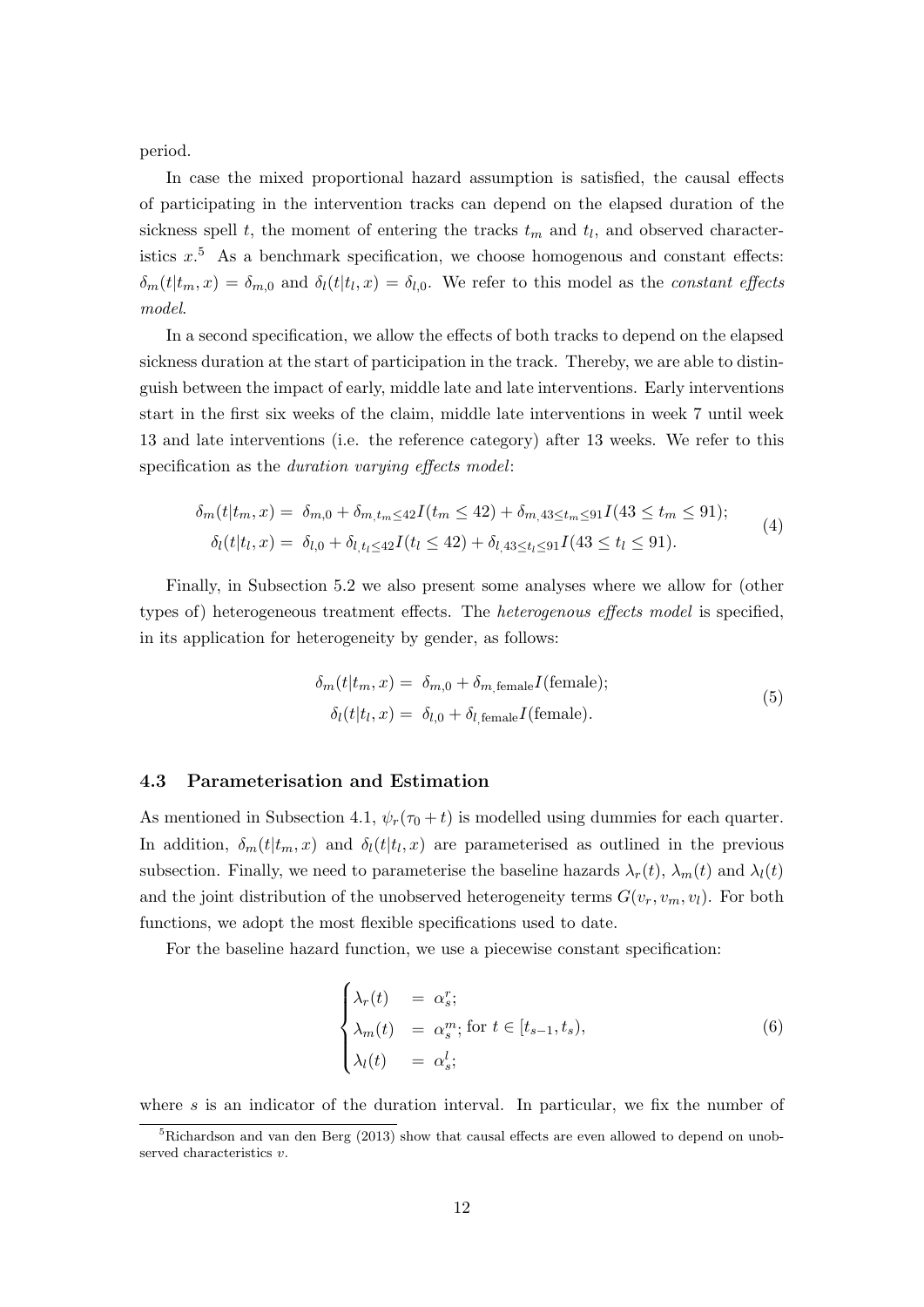intervals to 8 with as cut-off points  $t_0 = 0$ ,  $t_1 = 10$ ,  $t_2 = 20$ ,  $t_3 = 40$ ,  $t_4 = 70$ ,  $t_5 = 100$ ,  $t_6 = 140$ ,  $t_7 = 190$  and  $t_8 = +\infty$  (days).<sup>6</sup>

Concerning the joint distribution of the unobserved heterogeneity terms  $G(v_r, v_m, v_l)$ , we follow Heckman and Singer (1984) and assume this distribution to be discrete with unrestricted mass-point locations. In particular, we assume that  $(v_r, v_m, v_l)$  is randomly drawn from a discrete distribution with a finite and a priori unknown number  $K$  of points – in fact vectors of three points – of support.<sup>7</sup> The probabilities associated to these points of support are specified as logistic transforms:

$$
p_k = \frac{\exp(q_k)}{\sum_{j=1}^K \exp(q_j)}; \text{ for } k = 1, ..., K.
$$
 (7)

We normalise  $q_0$  to be equal to zero.

The log-likelihood described in equation (3) is maximised according to the procedure described in Gaure et al. (2007). In particular, we add points of support until the likelihood function does not show any improvement. Subsequently, we select the number of mass-points  $K$  that minimises the Akaike Information Criterion (AIC).

### 5 Results

In this section we first present and discuss the estimation results for our benchmark model in which we estimate homogenous and constant effects of participating in the medical and labour track. Next, we look into heterogeneity in the treatment effects by the timing of the interventions and by claim(ant) characteristics. In a third subsection, we discuss robustness tests for our main results. We end this section with a discussion of our findings. In the main text, we present the estimated treatment effects. Detailed estimation results and model selection statistics can be found in Appendix A.

#### 5.1 Constant Effects Model

The AIC indicates that  $K = 7$  is the optimal number of unobserved heterogeneity types.<sup>8</sup> Table 2 presents for the constant effects model the estimates for the key parameters of interest.

 $6$ We also estimate models with 4 and 13 intervals (see Subsection 5.3). Concerning the actual choice of time intervals, in the spirit of Craiu and Lee (2005), cut-off points were added one by one at the location where they produced the largest increase of the likelihood value after splitting.

 $7\text{As a normality restriction, we do not include an intercept in } x$ .

<sup>8</sup>Table 7 in Appendix A shows that results are very robust with respect to changing the number of unobserved heterogeneity types.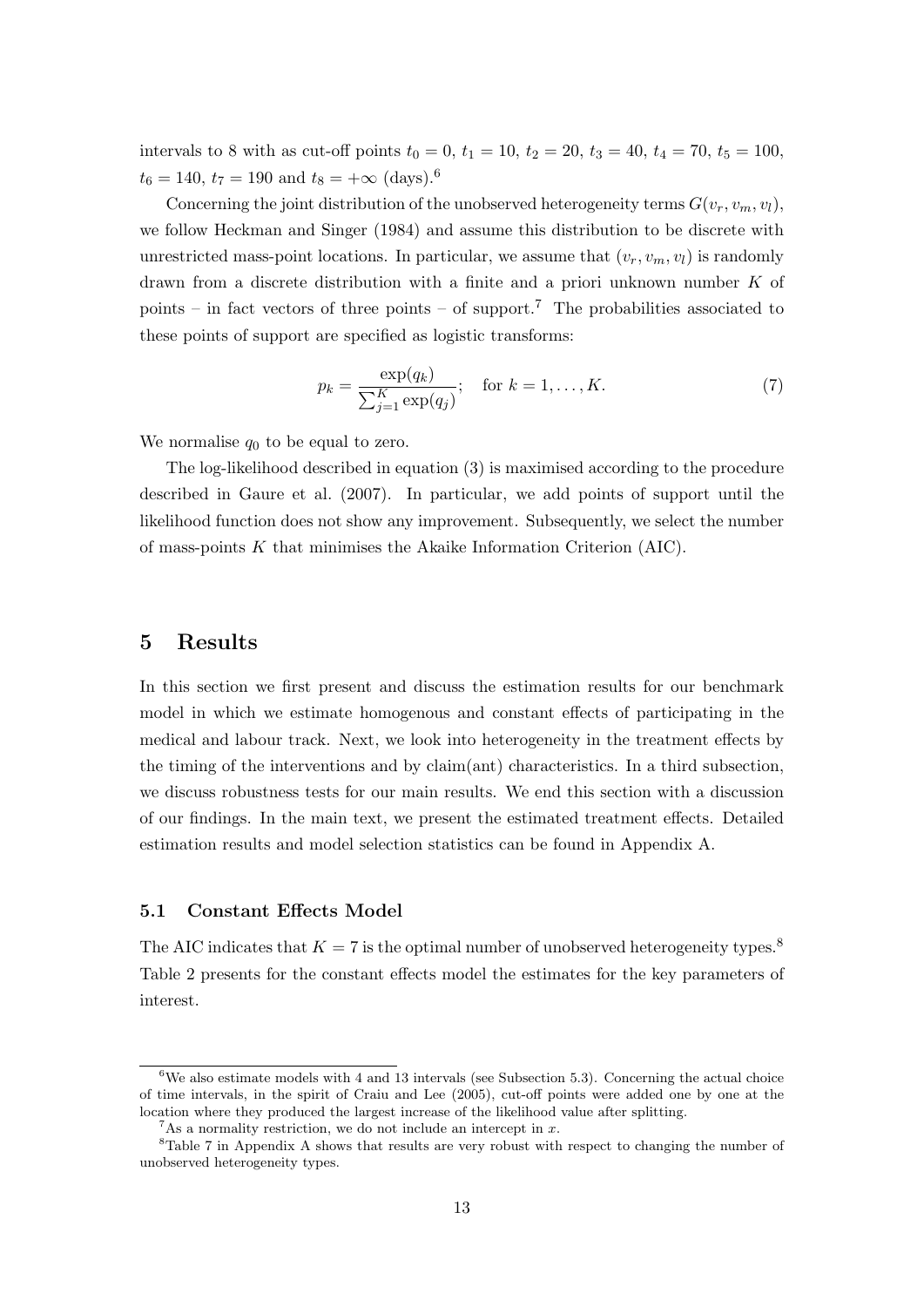| Medical track            |             |         |
|--------------------------|-------------|---------|
| $\delta_{m,0}$           | $-0.364***$ | (0.055) |
| Labour track             |             |         |
| $\delta_{l,0}$           | $-0.363*$   | (0.097) |
| Duration dependence      | yes         |         |
| Calendar time effects    | yes         |         |
| Observed heterogeneity   | yes         |         |
| Unobserved heterogeneity | yes         |         |
| N                        | 15412       |         |
| Parameters               | 158         |         |
| Loglikelihood            | -133056.758 |         |

Table 2: Estimated Intervention Effects in the Constant Effects Model.

Standard errors in parentheses.

\*\*\* indicates significance at 1% level.

Detailed estimation results are in Table 6 in Appendix A.

Model selection statistics are in Table 7 in Appendix A.

The estimated treatment effects are highly significantly negative for both interventions, with a comparable magnitude. Recovery rates drop by about  $(1 - \exp(-0.36) =)$ 30% when starting one of the tracks ceteris paribus. From the moment both tracks are started, the recovery rate drops by about 52%. So, the homogeneous effects model does not show any benefits of offering the interventions on recovery rates of self-employed workers. In Subsection 5.4 we discuss the interpretation of these results and we provide an explanation for the negative finding.

Before inspecting heterogeneity within and robustness of the estimated intervention effects, we briefly highlight some secondary results based on the other estimated parameters (see Table 6 in Appendix A). The intervention tracks are used more for expensive claims: Low deferment periods and high insured incomes predict earlier entry in the intervention tracks. A lower deferment period and a higher insured income also result in higher recovery rates. On the one hand, this finding is in line with our estimated intervention effects, as both point in the direction of no moral hazard. On the other hand, this finding supports the idea that due to underreporting of short sickness spells the individuals with a high deferment period observed in our data are a negatively selected subsample of the population of sick self-employed workers with high deferment periods (see Subsection 4.2). We come back to this issue in Subsection 5.3. Finally, the recovery rate is higher for younger claimants and claimants with tough occupations.

The calendar time effects show that the use of the medical track decreased over our observation period. This coincides with information from the private insurance provider about its policy. Next, although non-parametric Kaplan-Meier estimates (see Figures 1 to 3) indicate negative duration dependence of the modelled hazard rates, after controlling for observable and unobservable claim(ant) characteristics and quarter dummies, we observe positive duration dependence in all hazard rates. The longer the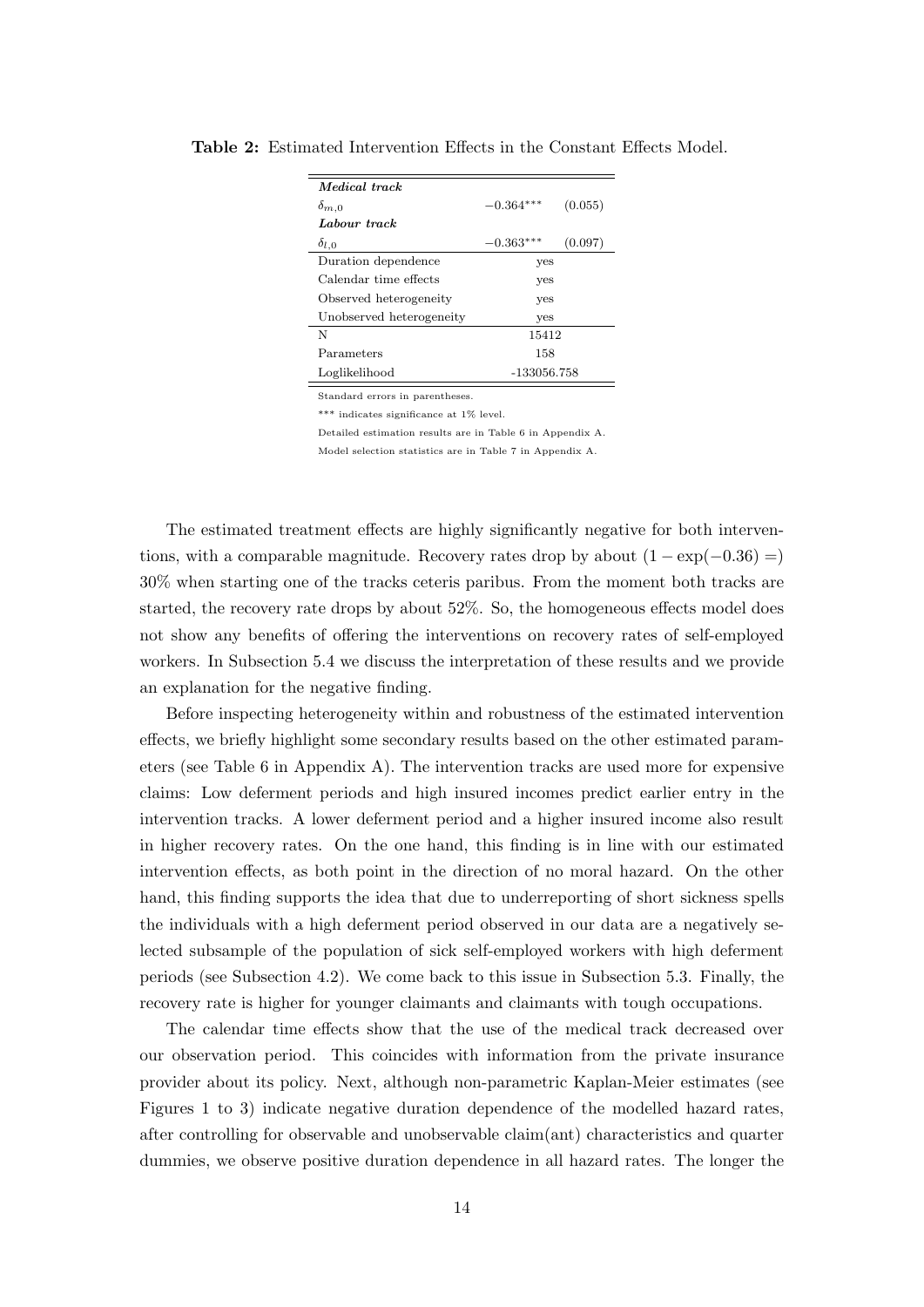sickness duration, the more likely it is that a self-employed worker will recover (or get treated), which makes sense. The increase in recovery probability is most substantial during the first 30 days, and is likely related to reporting behaviour. The first sickness day is the day that the self-employed worker consults a physician, but the worker only has the obligation to inform the insurer somewhere during the deferment period. So if the self-employed expects to recover quickly, she/he can wait with reporting to the insurer. Short sickness spells are, therefore, especially for those with a substantial deferment period, likely not always reported in our data. On the other hand, the number of individuals entering the tracks is low early in the sickness spell. The caseworker may start the intervention tracks when recovery takes longer than expected.

Concerning the unobserved heterogeneity distribution, we observe that there are groups of individuals who never enter one of the two or even both tracks. In particular, there is a group which recovers quickly and never enters any track. In addition, we observe that those individuals with unobserved characteristics associated to the lowest recovery rates (the fourth heterogeneity type) also never enter the labour track. There is thus strong selectivity is the assignment of tracks.

| <i>Medical track</i>             |             |         |
|----------------------------------|-------------|---------|
| $\delta_{m,0}$                   | $-0.424***$ | (0.051) |
| $\delta_{m, \, t_m \leq 42}$     | 0.046       | (0.064) |
| $\delta_{m,43 \leq t_m \leq 91}$ | 0.026       | (0.049) |
| Labour track                     |             |         |
| $\delta_{l,0}$                   | $-0.330***$ | (0.092) |
| $\delta_{l,t_l \leq 42}$         | $-0.038$    | (0.145) |
| $\delta_{l,43 \leq t_l \leq 91}$ | $-0.162*$   | (0.089) |
| Duration dependence              | yes         |         |
| Calendar time effects            | yes         |         |
| Observed heterogeneity           | yes         |         |
| Unobserved heterogeneity         | yes         |         |
| N                                | 15412       |         |
| Parameters                       | 162         |         |
| Loglikelihood                    | -133055.133 |         |

Table 3: Estimated Intervention Effects in the Duration Varying Effects Model.

Standard errors in parentheses.

 $^{***}(^*)$  indicates significance at  $10\% (1\%)$  level.

Model selection statistics are in Table 8 in Appendix A.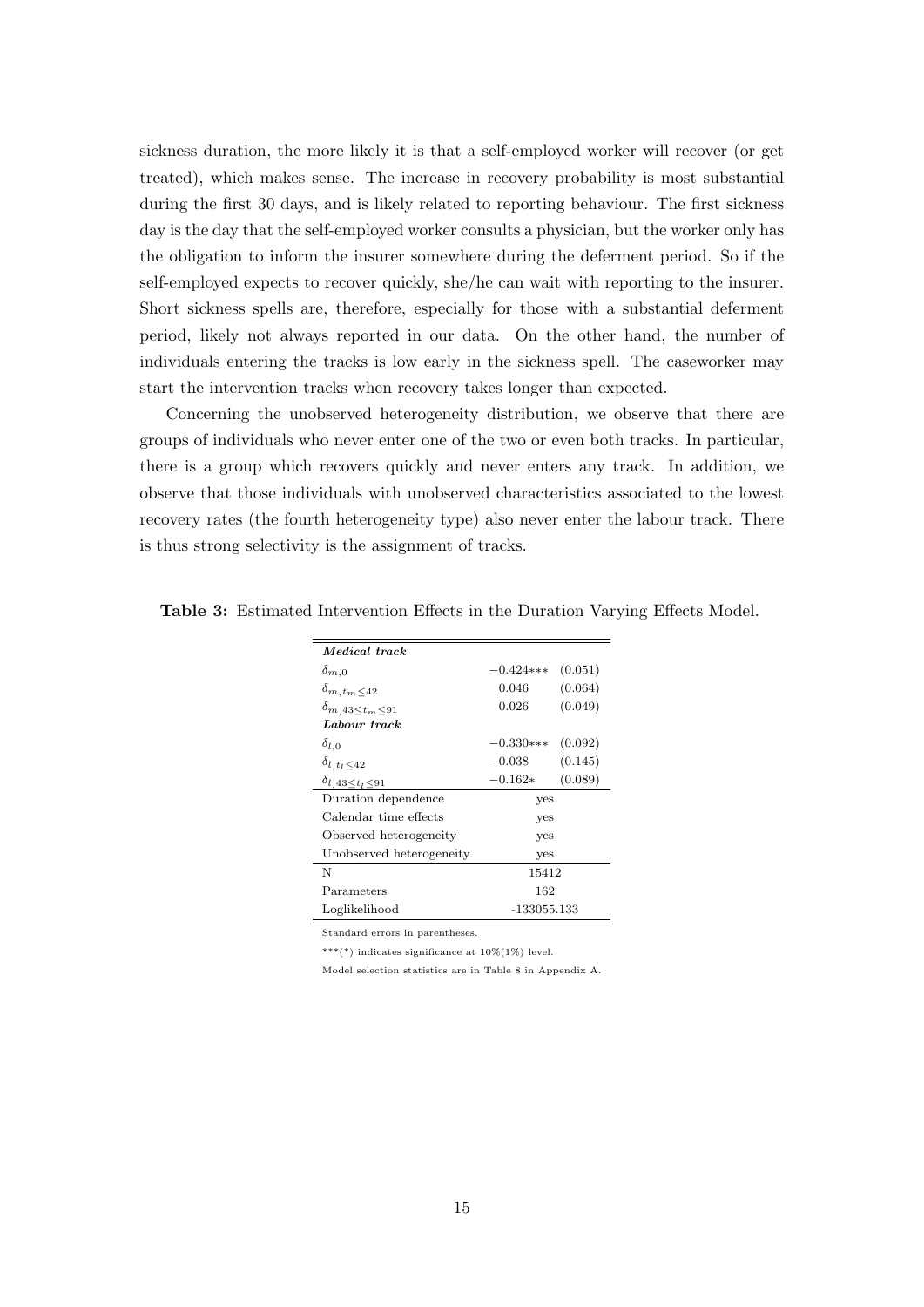#### 5.2 Heterogeneous Treatment Effects

Table 3 presents the intervention effects for the duration varying effects model.<sup>9</sup> The adverse effects of both interventions are present for early, middle late and late interventions. In particular, for the medical track there is no significant heterogeneity in the intervention effect by its timing. There is, however, some weak evidence for a more adverse effect of the labour track when this track starts more than 13 weeks after the start of the sickness spell. The labour track intervention decreases recovery rates by about  $(1 - \exp(-0.33)) = 28\%$  if the intervention is started early in the spell of sickness absenteeism (within six weeks) and by about  $(1 - \exp(-0.33 + -0.16)) = 39\%$  if this intervention is started late (later than 13 weeks after the start of the spell).

|                                                        | (1)                 | (2)                 | (3)                 | (4)                 |
|--------------------------------------------------------|---------------------|---------------------|---------------------|---------------------|
| Medical track                                          |                     |                     |                     |                     |
| $\delta_{m,0}$                                         | $-0.415***(0.048)$  | $-0.338***(0.061)$  | $-0.414***$ (0.052) | $-0.323***(0.052)$  |
| $\delta_{m}$ female gender                             | (0.076)<br>0.099    |                     |                     |                     |
| $\delta_{m, \text{tough occupation}}$                  |                     | (0.055)<br>$-0.080$ |                     |                     |
| $\delta_{m}$ ins. inc. $> \epsilon$ 500K               |                     |                     | 0.014<br>(0.051)    |                     |
| $\delta_{m, \text{ def. per.}} < 14 \text{ days}$      |                     |                     |                     | $-0.216***(0.050)$  |
| Labour track                                           |                     |                     |                     |                     |
| $\delta_{l,0}$                                         | $-0.348***$ (0.091) | $-0.244**$ (0.100)  | $-0.376***(0.102)$  | $-0.384***(0.091)$  |
| $\delta_{l, female gender}$                            | $-0.071$<br>(0.105) |                     |                     |                     |
| $\delta$ l <sub>, tough</sub> occupation               |                     | $-0.219***$ (0.074) |                     |                     |
| $\partial_{l \text{. ins. inc.}} \geq \epsilon_{500K}$ |                     |                     | (0.073)<br>0.042    |                     |
| $\delta_{l}$ def. per. < 14 days                       |                     |                     |                     | $-0.101$<br>(0.074) |
| Duration dependence                                    | yes                 | yes                 | yes                 | yes                 |
| Calendar time effects                                  | yes                 | yes                 | yes                 | yes                 |
| Observed heterogeneity                                 | <b>ves</b>          | yes                 | yes                 | yes                 |
| Unobserved heterogeneity                               | <b>ves</b>          | yes                 | yes                 | yes                 |
| N                                                      | 15412               | 15412               | 15412               | 15412               |
| Parameters                                             | 160                 | 160                 | 160                 | 160                 |
| Loglikelihood                                          | -133056.328         | $-133048.453$       | -133056.898         | $-133042.855$       |

Table 4: Estimated Intervention Effects in the Heterogeneous Effects Model.

Standard errors in parentheses.

\*\*\*(\*\*) indicates significance at  $10\%(5\%)$  level.

Model selection statistics are in Table 9, Table 10, Table 11 and Table 12 in Appendix A.

Next, we explore other dimensions of heterogeneity in the intervention effects. Table 4 presents the intervention effects for the related heterogeneous effects models. The adverse effects of both interventions are present for all subsamples by gender (column  $(1)$ , toughness of the occupation (column  $(2)$ ), insured income (column  $(3)$ ) and deferment period (column (4)). We find only evidence for two aspects of heterogeneity in the

<sup>9</sup>The estimates for the other parameters of this model, which are very comparable to those outlined in Table 6, are available on request. In addition, the model selection statistics for the duration varying effects model can be found in Table 8 in Appendix A.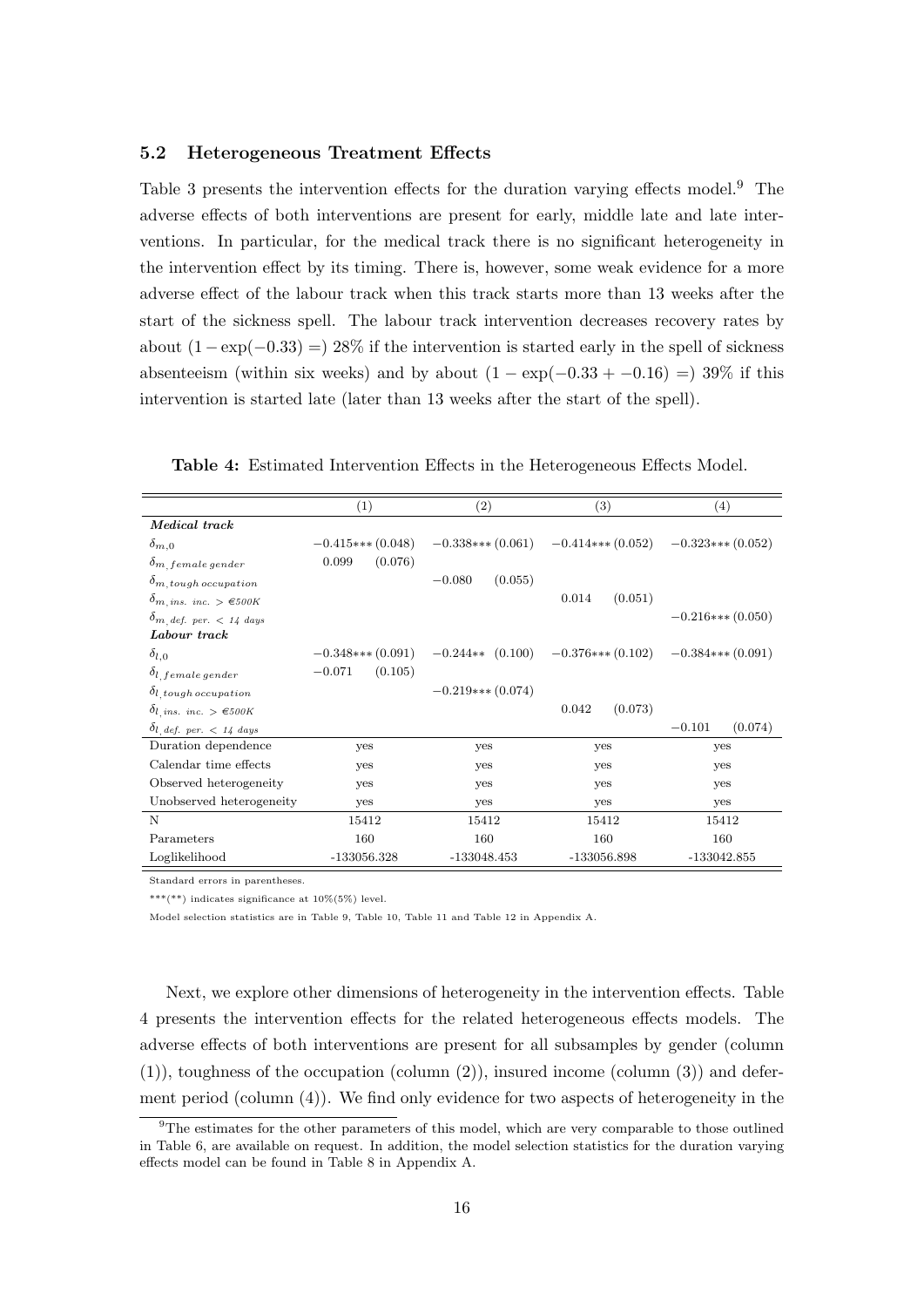intervention effects. First, the labour track is more adverse for claimants with tough occupations, which makes sense. Tough occupations may result in frequent (and minor) physical claims for which interventions are not effective. Second, the medical track is more adverse in case of smaller deferment periods. This finding is complementary to the idea that the observed individuals with a long deferment period are a negatively selected subsample of the population of self-employed workers with a long deferment period. For these individuals, medical treatment might be less adverse. We discuss this further in the next subsection.

#### 5.3 Robustness Checks

In this subsection, we present additional analyses to test the robustness of our main results. In Subsection 4.2, we mentioned that the mixed proportional hazard assumption may fail across claimants with different deferment periods. Therefore, we re-estimate our benchmark model separately for two subsamples defined according to their deferment period. Table 5 (and Table 13 in Appendix A) indicate that the estimates of the intervention effects are not different for those with a short deferment period (shorter than 14 days) and those with a more substantial deferment period.<sup>10</sup> These estimates do not confirm the idea of a more adverse effect of the medical track for claimants with a short deferment period.

|                          | Deferment period       | Deferment period   |
|--------------------------|------------------------|--------------------|
|                          | $< 14$ days            | $>$ 14 days        |
| <i>Medical track</i>     |                        |                    |
| $\delta_{m,0}$           | $-0.490$ *** $(0.090)$ | $-0.435**$ (0.182) |
| Labour track             |                        |                    |
| $\delta_{l,0}$           | $-0.266***(0.069)$     | $-0.367***(0.106)$ |
| Duration dependence      | yes                    | yes                |
| Calendar time effects    | yes                    | yes                |
| Observed heterogeneity   | yes                    | yes                |
| Unobserved heterogeneity | yes                    | yes                |
| N                        | 5408                   | 10004              |
| Parameters               | 149                    | 155                |
| Loglikelihood            | -45854.300             | -87031.331         |

Table 5: Estimated Intervention Effects in the Constant Effects Model, Subsamples by Deferment Period.

Standard errors in parentheses.

\*\*\*(\*\*) indicates significance at  $10\%(5\%)$  level.

Model selection statistics are in Table 13 in Appendix A.

<sup>&</sup>lt;sup>10</sup>Other subsamples by deferment period turned out to be too small to obtain robust estimates for our econometric model.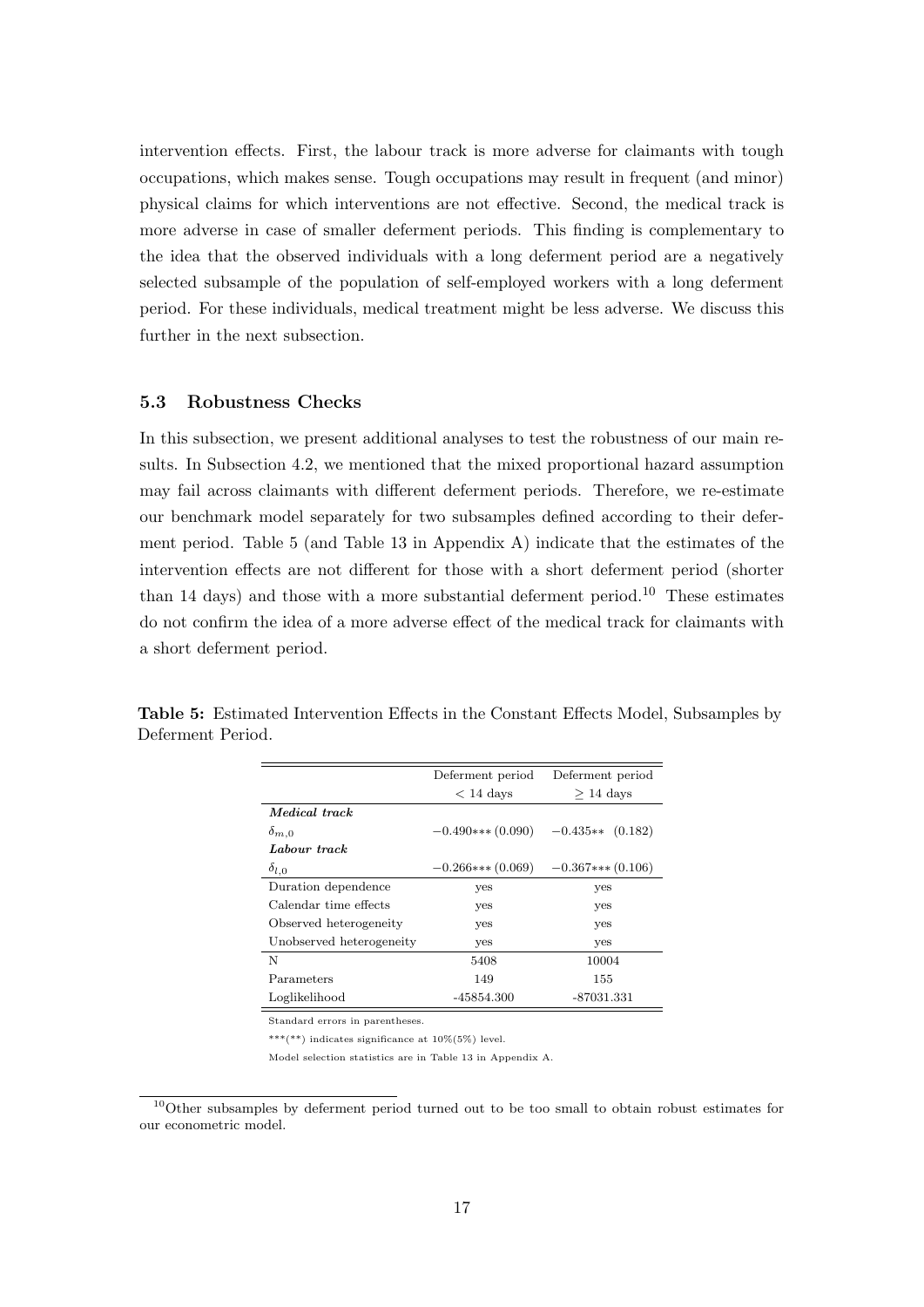In further robustness checks, announced in Subsection 3.1, we re-estimated the constant effects model (i) without setting the starting time of the modelled durations to ten days after their start in the source data and (ii) without censoring the duration times after 548 days. In addition, as mentioned in Subsection 4.3 and to anticipate the critique that selection on unobservables might not be well identified as a consequence of overfitting, we estimated our benchmark model for four intervals in the baseline hazard function instead of eight. We also tested the robustness of our results after increasing the number of intervals to 13. However, these operations influenced the findings only negligibly.

#### 5.4 Discussion of the Main Results

The estimation results show robust evidence for an adverse effects of interventions by medical doctors and occupational specialists with respect to reducing sick leave durations of self-employed workers. A first potential explanation for this finding is that moral hazard in sickness insurance is probably low among self-employed workers. Given their personal and inherent job characteristics self-employed workers have a strong interest in keeping their absence durations as short as possible, even shorter than optimal from a health point of view. Our secondary results with respect to the effect of benefit generosity (captured by insured income and deferment period) on recovery rates seem to confirm this hypothesis.

A second possible explanation is that medical doctors may not be effective in reducing moral hazard. This explanation is in agreement with Carlsen and Nyborg (2009), who show that due to information asymmetries, medical doctors might be unable to distinguish shirkers from certain groups of truly sick.

Furthermore, a principal-agent problem may exists between the insurance company and the medical doctors and occupational specialists. The insurance company does not provide any (financial) incentives to speed up recovery and the engaged medical doctors and occupational specialists may apply all measures for the benefit of the sick avoiding health risks on the patient's behalf. It is not unlikely that they advise even longer sick leave periods than necessary (Hartman et al., 2013). This might a fortiori be the case for the medical doctors as, notwithstanding their gatekeeping role, these physicians work under the Hippocratic Oath.

This focus on the well-being of the claimants brings us to a next possible explanation. While self-employed workers may aim to return to the work floor as soon as possible (taking into account only the short-term perspective), the medical doctors and occupational specialists may also take into account the long-term perspective (avoiding relapses). Thereby, participation in one of the tracks can slow self-employed workers down in their ambition to return to work and convince them about a more realistic tra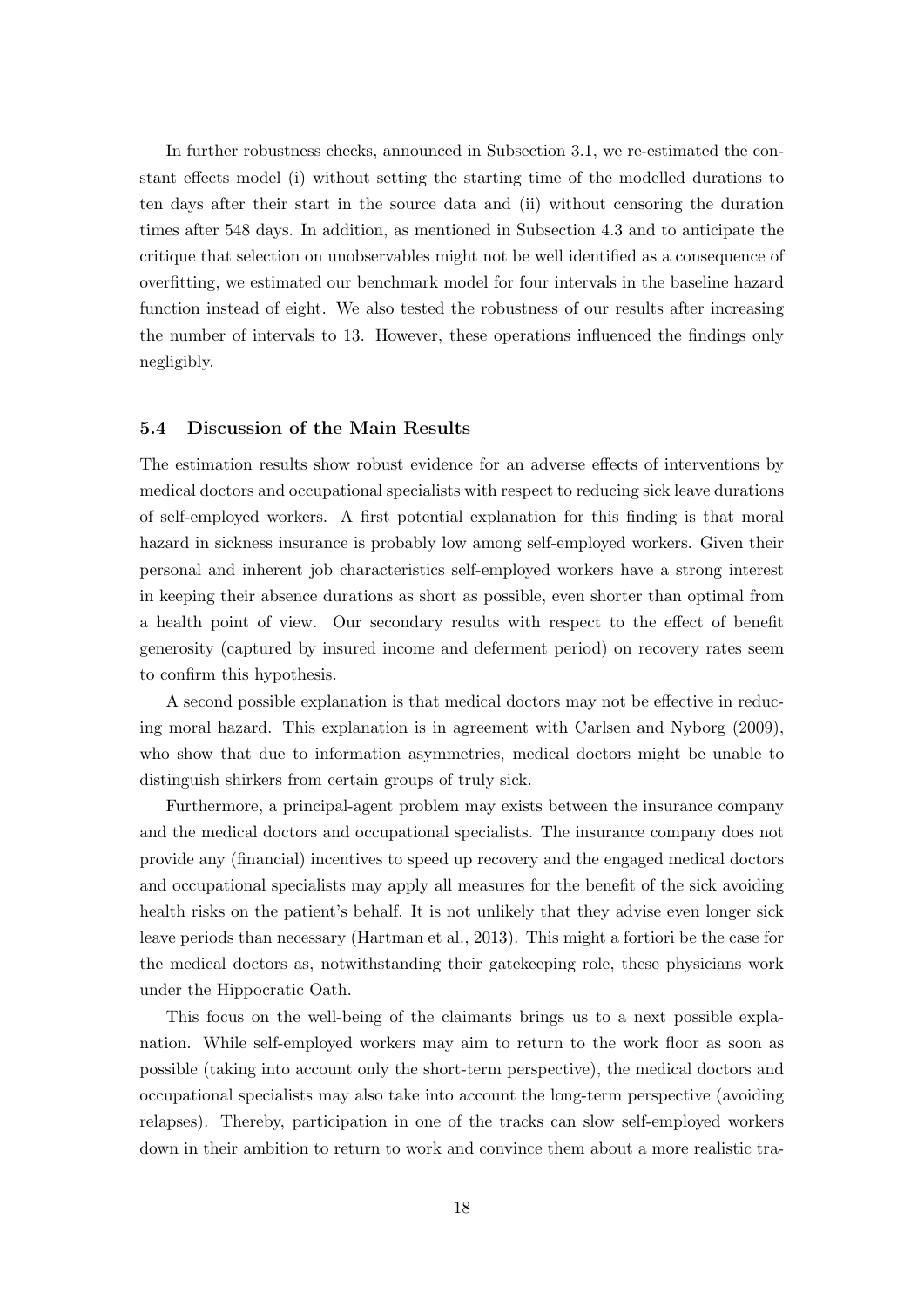jectory. Unfortunately, we are not able to take this long-term perspective into account based on our data.

Finally, the other way round, it may be that the engaged medical doctors and occupational specialists simply maximise their profits by keeping the patients home for a longer period (yielding more paid visits).

# 6 Conclusion

In this study, we investigate the effectiveness of medical doctors (offering medical support) and occupational specialists (offering ergonomic advice and coaching) in reducing sick leave durations among self-employed workers. While the effectiveness of medical practitioners in reducing sick leave occurrence and sick leave duration has been studied by several researchers for (publicly insured) employees, this has not yet been investigated for (privately insured) self-employed workers. We exploit unique administrative data from the major Dutch private insurance company. From these data we use all sickness benefit applications with a physical condition by self-employed workers between January 2009 and March 2014. We estimate a multivariate duration model dealing with the non-random and dynamic selection into the intervention tracks engaging medical doctors ("medical track") and occupational specialists ("labour track") by controlling on observable and unobservable intervention determinants.

We find adverse treatment effects for both the medical and labour track interventions, which are robust against various sensitivity checks. Moreover, these treatment effects are very similar in magnitude for both interventions. After starting a track, recovery rates drop by about 30%. The negative effects of both interventions are present for early, middle late and late interventions. In addition, they are present for all tested subsamples by gender, toughness of the occupation, insured income and deferment period. Interestingly, the labour track intervention is more adverse for claimants with tough occupations.

Finally, we provide several potential explanations for our main finding. First, we hypothesise that moral hazard in sickness insurance is low among self-employed workers given their personal and job characteristics. The finding that claimants with more generous sickness benefits (due to a lower deferment period and/or a higher insured income) do not recover faster is consistent with this hypothesis. In addition, the engaged medical doctors and occupational specialists may be ineffective in reducing sick leave durations as they (i) might be unable to distinguish shirkers from truly sick, (ii) might give priority to healing over gatekeeping or (iii) might just maximise their number of visits. Lastly, medical doctors and occupational specialists may be more focussed on long-term health than the self-employed workers, who may be more interested in restarting work as soon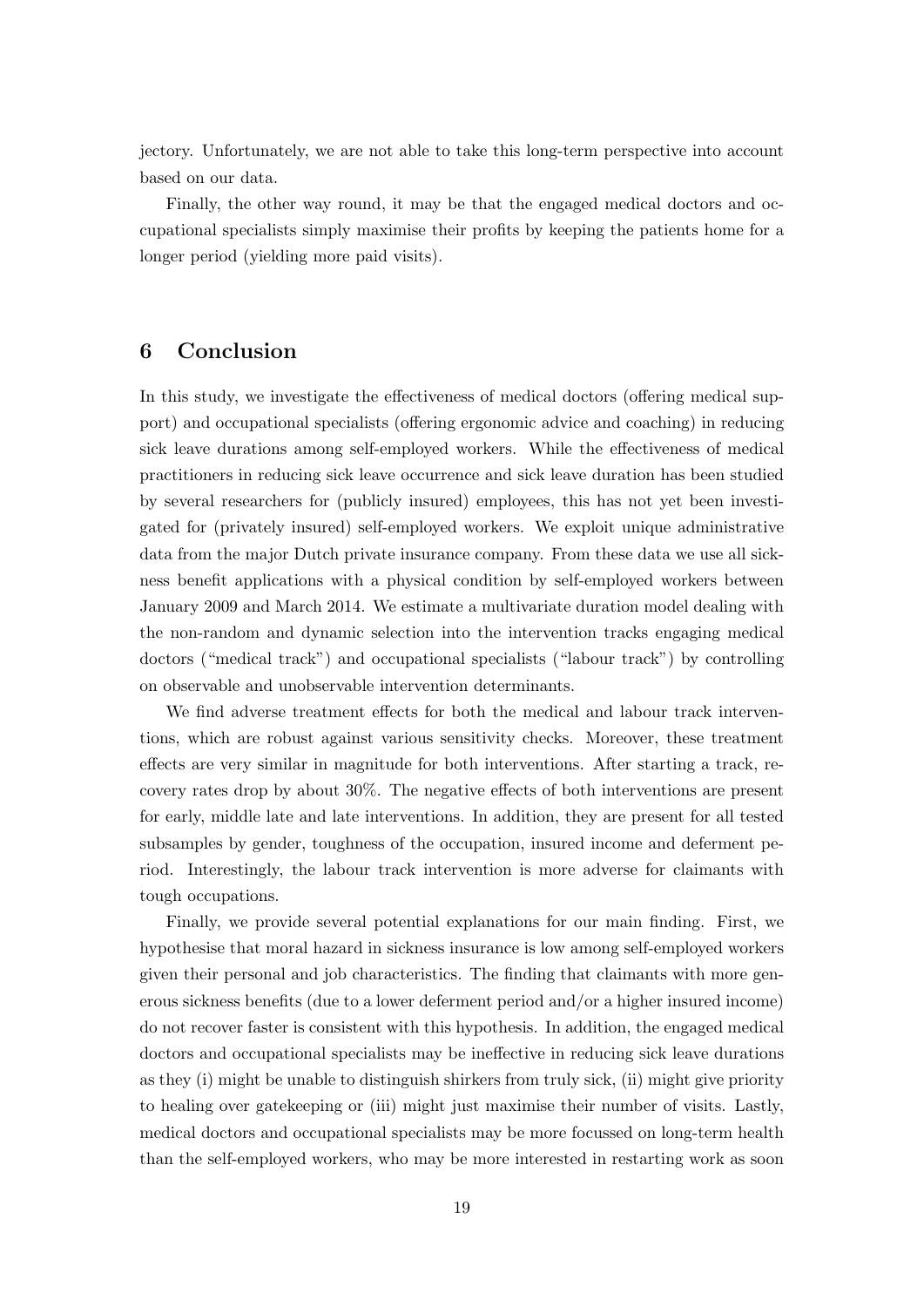as possible. To what extent the adverse short-term effect of their interventions are compensated by potentially beneficial long-term effects with respect to the productivity of the self-employed workers, seems a fruitful direction for future research.

# References

- Abbring, J.H. and G.J. van den Berg (2003), The Nonparametric Identification of Treatment Effects in Duration Models, Econometrica, 71, 1491–1517.
- Barmby, T.A., C. Orme and J.G. Treble (1991), Worker Absenteeism: An Analysis Using Microdata, Economic Journal, 101, 214–229.
- Blanchflower, D. and A. Oswald (1998), What Makes an Entrepreneur?, Journal of Labor Economics, 16, 26–60.
- Carlsen, B. and K. Nyborg (2009), The Gate is Open: Primary Care Physicians as Social Security Gatekeepers, University of Oslo Department of Economics Memorandum Papers, 13/2009.
- Craiu, R.V. and C.M. Lee (2005), Selection for the Competing-Risks Model With and Without Masking, Technometrics, 47, 457–467.
- De Jong, P. (2012), Recent changes in Dutch disability policy, APE The Hague Working Papers, unnumbered.
- De Jong, P., M. Lindeboom and B. van der Klaauw (2011), Screening Disability Insurance Applications, Journal of the European Economic Association, 9, 106–129.
- De Paola, M., V. Scoppa and V. Pupo (2014), Absenteeism in the Italian Public Sector: The Effects of Changes in Sick Leave Policy, Journal of Labor Economics, 32, 337–360.
- Fevang, E., S. Markussen, and Røed (2014), The sick pay trap, Journal of Labor Economics, 32, 305–336.
- Gautier, P.A. and B. van der Klaauw (2012), Labor market policy and participation over the life cycle, Netspar Panel Papers, 26.
- Gaure, S., K. Røed and T. Zhang (2007), Time and causality: A Monte Carlo assessment of the timing-of-events approach, Journal of Econometrics, 141, 1159–1195.
- Hartman, L., P. Hesselius and P. Johansson (2013), Effects of eligibility screening in the sickness insurance: Evidence from a field experiment, Labour Economics, 20, 48–56.
- Heckman, J.J. and B. Singer (1984), A Method for Minimizing the Impact of Distributional Assumptions in Econometric Models for Duration Data, Econometrica, 52, 271–320.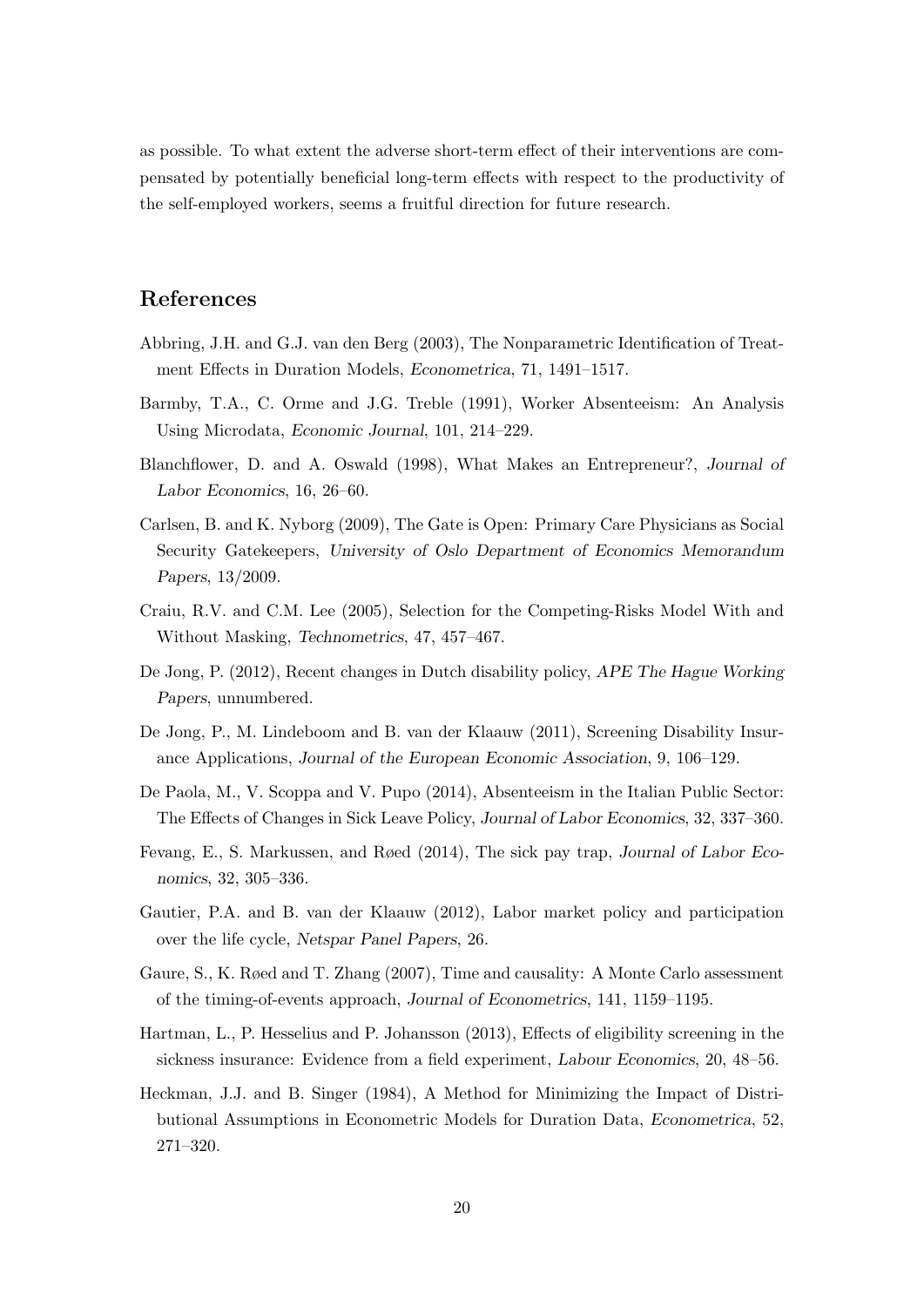- Henrekson, M. and M. Persson (2004), The Effects on Sick Leave of Changes in the Sickness Insurance System, Journal of Labor Economics, 22, 87–113.
- Hyytinen, A. and O.-P. Ruuskanen (2007), Time Use of the Self-Employed, Kyklos, 60, 105–122.
- Johansson, P. and M. Palme (2005), Assessing the effect of public policy on worker absenteeism, Journal of Human Resources, 37, 381–409.
- Johansson, P. and M. Palme (2005), Moral hazard and sickness insurance, Journal of Public Economics, 89, 1879–1890.
- Koning, P. (2004), Estimating the impact of experiencing rating on the inflow into disability insurance in the Netherlands, CPB Discussion Papers, 37.
- Lechman, D.S.J. and C. Schnabel (2014), Absence from Work of the Self-Employed: A Comparison with Paid Employees, Kyklos, 67, 368–390.
- Markussen, S. (2010), How physicians can reduce sick leave evidence from a natural experiment, University of Oslo Department of Economics Memorandum Papers, 19/2009.
- Markussen, S., K. Røed, O.J. Røgeberg and S. Gaure (2011), The anatomy of absenteeism, Journal of Health Economics, 30, 277–292.
- Parker, S. (2004), The Economics of Self-Employment and Entrepreneurship, Cambridge University Press, Cambridge.
- Parasuraman, S. and C.A. Simmers (2001), Type of employment, work-family conflict and well-being: a comparative study, Journal of Occupational Behaviour, 22, 551–568.
- Puhani, P.A. and K. Sonderhof (2010), The effects of a sick pay reform on absence and on health-related outcomes, Journal of Health Economics, 29, 285–302.
- Richardson, K. and G.J. van den Berg (2013), Duration dependence versus unobserved heterogeneity in treatment effects: Swedish labor market training and the transition rate to employment, Journal of Applied Econometrics, 28, 325–351.
- Spierdijk, L., G. van Lomwel and W. Peppelman (2009), The determinants of sick leave durations of Dutch self-employed, Journal of Health Economics, 28, 1185–1196.
- Van den Berg, G.J. (2001), Duration models: Specification, identification, and multiple durations, in: Heckman J.J. and E. Leamer (eds) Handbook of Econometrics, 5, North Holland, Amsterdam.
- Ziebarth, N.R. (2013), Long-term absenteeism and moral hazard. Evidence from a natural experiment, Labour Economics, 24, 277–292.
- Ziebarth, N.R. and M. Karlsson (2010), A natural experiment on sick pay cuts, sickness absence, and labor costs, Journal of Public Economics, 94, 1108–1122.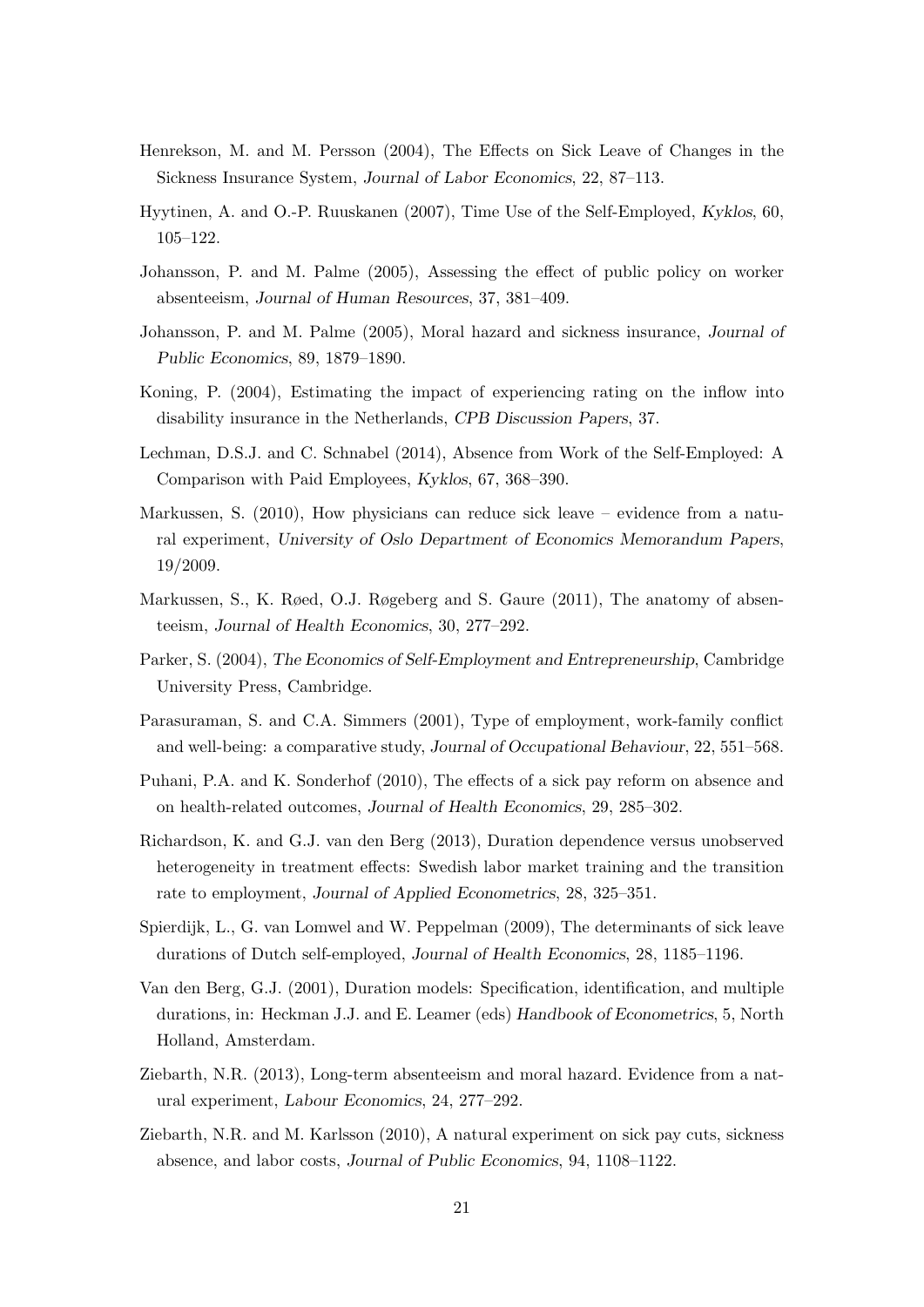Ziebarth, N.R. and M. Karlsson (2014), The Effects of Expanding the Generosity of the Statutory Sickness Insurance System, Journal of Applied Econometrics, 29, 208–230.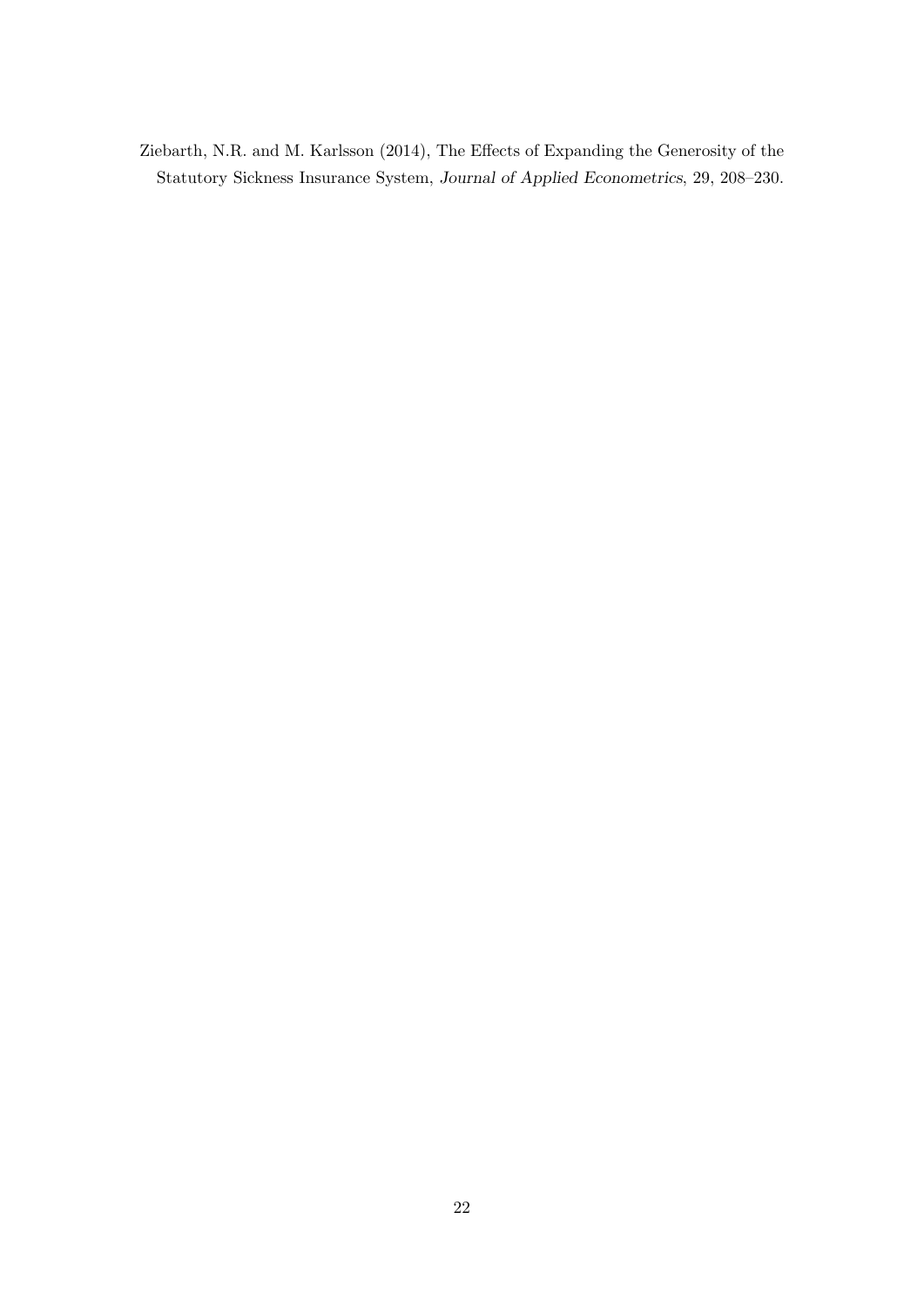# Appendix A: Additional Tables

|                                                              | $\theta_r$          |         | $\theta_m$          |         | $\theta_l$          |         |
|--------------------------------------------------------------|---------------------|---------|---------------------|---------|---------------------|---------|
| Medical track                                                |                     |         |                     |         |                     |         |
| $\delta_{m,0}$                                               | $-0.364***(0.055)$  |         |                     |         |                     |         |
| Labour track                                                 |                     |         |                     |         |                     |         |
| $\delta_{l,0}$                                               | $-0.363***(0.097)$  |         |                     |         |                     |         |
| Age                                                          |                     |         |                     |         |                     |         |
| < 36                                                         | $0.235***(0.040)$   |         | $-0.037$            | (0.055) | $-0.365***(0.094)$  |         |
| $36 - 45$ (ref.)                                             |                     |         |                     |         |                     |         |
| $46 - 55$                                                    | $-0.017$            | (0.035) | $-0.020$            | (0.044) | $-0.025$            | (0.072) |
| > 55                                                         | 0.001               | (0.056) | $-0.169**$          | (0.071) | $-0.282**$          | (0.120) |
| $\emph{Gender}$                                              |                     |         |                     |         |                     |         |
| Female                                                       | $-0.051$            | (0.038) | $-0.158***(0.050)$  |         | $-0.070$            | (0.080) |
| Region                                                       |                     |         |                     |         |                     |         |
| North                                                        | $-0.029$            | (0.027) | $-0.077**$          | (0.034) | $-0.248***$ (0.057) |         |
| South (ref.)                                                 |                     |         |                     |         |                     |         |
| Center                                                       | $-0.037$            | (0.038) | $-0.327***(0.050)$  |         | $-0.309***$ (0.083) |         |
| Occupation type                                              |                     |         |                     |         |                     |         |
| Agricultural                                                 | 0.004               | (0.028) | $-0.109***$ (0.035) |         | $-0.135**$ (0.059)  |         |
| SME (ref.)                                                   |                     |         |                     |         |                     |         |
| Liberal profession                                           | $0.231***(0.048)$   |         | $-0.439***$ (0.064) |         | $-0.254**$ (0.098)  |         |
| Toughness of occupation                                      |                     |         |                     |         |                     |         |
| (Rather) light                                               | $-0.154***(0.042)$  |         | $-0.087$            | (0.054) | $0.485***(0.087)$   |         |
| Rather tough                                                 | $-0.075**$ (0.036)  |         | $-0.109**$          | (0.047) | $0.226***(0.075)$   |         |
| Tough (ref.)                                                 |                     |         |                     |         |                     |         |
| <b>Insured</b> income                                        |                     |         |                     |         |                     |         |
| $< \text{€100M}$                                             | $-0.396***(0.044)$  |         | $-0.315***(0.054)$  |         | $-0.659***(0.095)$  |         |
| $\text{\textsterling}100M - \text{\textsterling}500M$ (ref.) |                     |         |                     |         |                     |         |
| $\epsilon$ 500M – $\epsilon$ 1000M                           | $0.147***(0.036)$   |         | $-0.014$            | (0.045) | $-0.013$            | (0.074) |
| $\geq \text{\textsterling}1000M$                             | $0.284***(0.047)$   |         | $-0.074$            | (0.063) | 0.142               | (0.101) |
| Deferment period                                             |                     |         |                     |         |                     |         |
| $< 14$ days                                                  | $0.310***(0.030)$   |         | $0.257***(0.037)$   |         | $-0.032$            | (0.065) |
| 14 days $-3$ months (ref.)                                   |                     |         |                     |         |                     |         |
| $3$ months $ 1$ year                                         | $-0.505***(0.046)$  |         | $-0.371***$ (0.054) |         | 0.113               | (0.085) |
| $>1$ year                                                    | $-0.947***(0.063)$  |         | $-1.205***(0.075)$  |         | $-0.465***(0.113)$  |         |
| Quarter                                                      |                     |         |                     |         |                     |         |
| $01/2009 - 03/2009$ (ref.)                                   |                     |         |                     |         |                     |         |
| $04/2009 - 06/2009$                                          | $-0.090$            | (0.089) | $-0.094$            | (0.095) | 0.123               | (0.288) |
| $07/2009 - 09/2009$                                          | $-0.118$            | (0.089) | $-0.075$            | (0.097) | 0.164               | (0.288) |
| $10/2009 - 12/2009$                                          | $-0.213**$          | (0.089) | $-0.206**$          | (0.100) | 0.046               | (0.287) |
| $01/2010 - 03/2010$                                          | $-0.106$            | (0.087) | $-0.310***(0.100)$  |         | 0.099               | (0.286) |
| $04/2010 - 06/2010$                                          | $-0.131$            | (0.089) | $-0.247**$          | (0.099) | $-0.007$            | (0.287) |
| $07/2010 - 09/2010$                                          | $-0.191**$          | (0.090) | $-0.134$            | (0.100) | $-0.045$            | (0.287) |
| $10/2010 - 12/2010$                                          | $-0.361***(0.090)$  |         | $-0.594***(0.101)$  |         | $-0.262$            | (0.289) |
| $01/2011 - 03/2011$                                          | $-0.197**$          | (0.088) | $-0.732***$ (0.101) |         | $-0.209$            | (0.287) |
| $04/2011 - 06/2011$                                          | $-0.202**$          | (0.089) | $-0.691***(0.102)$  |         | $-0.103$            | (0.286) |
| $07/2011 - 09/2011$                                          | $-0.508***$ (0.093) |         | $-1.508***$ (0.116) |         | $-0.083$            | (0.286) |
| $10/2011 - 12/2011$                                          | $-0.506***(0.092)$  |         | $-1.672***$ (0.113) |         | 0.062               | (0.284) |
| $01/2012 - 03/2012$                                          | $-0.303***(0.090)$  |         | $-1.769***$ (0.113) |         | $-0.216$            | (0.288) |

Table 6: Estimation Results for the Constant Effects Model.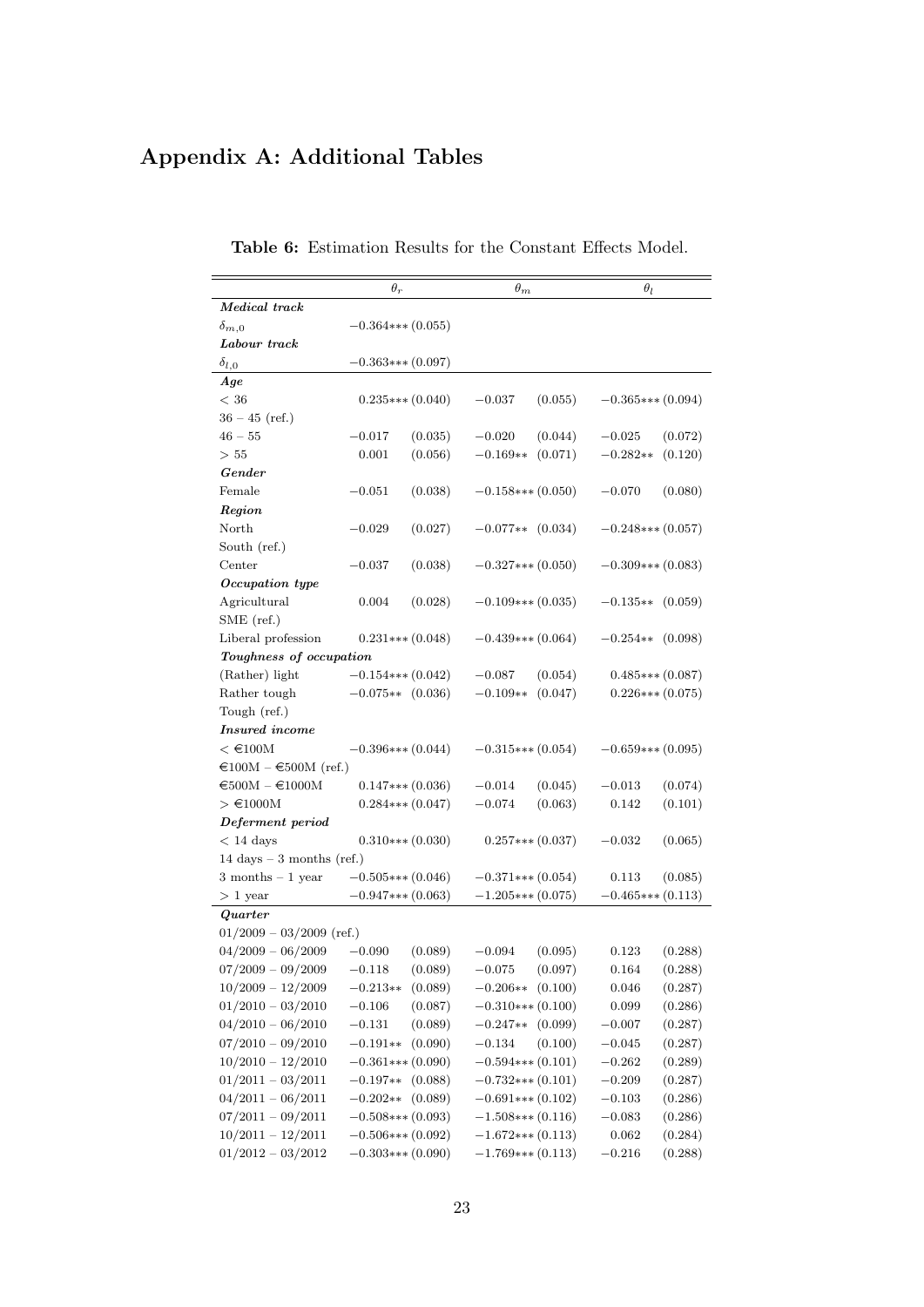| $04/2012 - 06/2012$ | $-0.246***(0.091)$                                              | $-1.762***(0.113)$  | (0.289)<br>$-0.253$  |
|---------------------|-----------------------------------------------------------------|---------------------|----------------------|
| $07/2012 - 09/2012$ | $-0.284***$ (0.092)                                             | $-2.125***$ (0.122) | $-0.240$<br>(0.289)  |
| $10/2012 - 12/2012$ | $-0.405***(0.093)$                                              | $-1.811***(0.114)$  | $-0.239$<br>(0.290)  |
| $01/2013 - 03/2013$ | $-0.389***(0.093)$                                              | $-1.824***(0.114)$  | $-0.234$<br>(0.290)  |
| $04/2013 - 06/2013$ | $-0.235**$ (0.093)                                              | $-1.924***$ (0.117) | $-0.223$<br>(0.292)  |
| $07/2013 - 09/2013$ | $-0.356***(0.096)$                                              | $-1.821***$ (0.118) | (0.292)<br>$-0.188$  |
| $10/2013 - 12/2013$ | $-0.387***(0.096)$                                              | $-1.555***(0.113)$  | (0.288)<br>0.107     |
| $01/2014 - 03/2014$ | $-0.160*$<br>(0.096)                                            | $-1.591***$ (0.118) | (0.290)<br>0.266     |
| Duration dependence |                                                                 |                     |                      |
| $t=[1,10]$ (ref.)   |                                                                 |                     |                      |
| $t=[11,20]$         | $0.660***(0.066)$                                               | $0.685***(0.093)$   | $1.044***(0.292)$    |
| $t=[21,30]$         | $1.168***(0.066)$                                               | $1.218***$ (0.089)  | $1.662***(0.276)$    |
| $t=[31,50]$         | $1.417***$ (0.072)                                              | $1.722***$ (0.084)  | $1.945***(0.264)$    |
| $t=[51,110]$        | $1.472***$ (0.088)                                              | $2.158***$ (0.088)  | $2.561***(0.265)$    |
| $t=[111,190]$       | $1.436***(0.104)$                                               | $2.517***$ (0.098)  | $3.330***(0.279)$    |
| $t=[191,330]$       | $1.402***(0.116)$                                               | $2.665***(0.115)$   | $3.746***$ (0.288)   |
| t > 330             | $1.047***(0.131)$                                               | $2.803***(0.145)$   | $3.966***(0.306)$    |
|                     | $\label{thm:unco} Unobserved\ heterogeneity\ distribution^{11}$ |                     |                      |
| $\boldsymbol{v}_1$  | $-5.761***$ (0.186)                                             | $-6.014***(0.157)$  | $-10.079***$ (0.505) |
| $\boldsymbol{v}_2$  | $-7.453***$ (0.214)                                             | $-7.621***$ (0.188) | $-10.704***$ (0.448) |
| $v_3$               | $-6.559***(0.195)$                                              | $-4.047***(0.167)$  | $-6.677***(0.397)$   |
| $v_4$               | $-10.347*$<br>(5.591)                                           | $-5.074***$ (0.211) | $-\infty$            |
| $v_5$               | $-6.905***(0.228)$                                              | $-5.593***(0.138)$  | $-8.783***(0.415)$   |
| $v_6$               | $-6.405***(0.301)$                                              | $-\infty$           | $-5.203***(0.469)$   |
| $\boldsymbol{v}_7$  | $-4.652***$ (0.422)                                             | $-\infty$           | $-\infty$            |
| $q_2$               |                                                                 | $-2.280***(0.202)$  |                      |
| $q_3$               |                                                                 | $-2.348***$ (0.185) |                      |
| $q_4$               |                                                                 | $-3.439***$ (0.608) |                      |
| $q_5$               |                                                                 | $-0.615**$ (0.288)  |                      |
| $q_6$               |                                                                 | $-4.685***(0.376)$  |                      |
| $q_7$               |                                                                 | $-1.926**$ (0.952)  |                      |
| N                   |                                                                 | 15412               |                      |
| Parameters          |                                                                 | 158                 |                      |
| Loglikelihood       |                                                                 | $-133056.758$       |                      |
| <b>AIC</b>          |                                                                 | 266429.516          |                      |

Standard errors in parentheses.

\*\*\*(\*\*)((\*)) indicates significance at the  $1\%$ (5%)((10%)) level.

 $11$ Some heterogeneity parameters were estimated as a large negative number causing a 0 probability with respect to being selected into the medical track. This is numerically problematic. When we faced this problem, in the spirit of Gaure et al. (2007), we marked the offending parameter as "negative infinity" and kept it out of further estimation.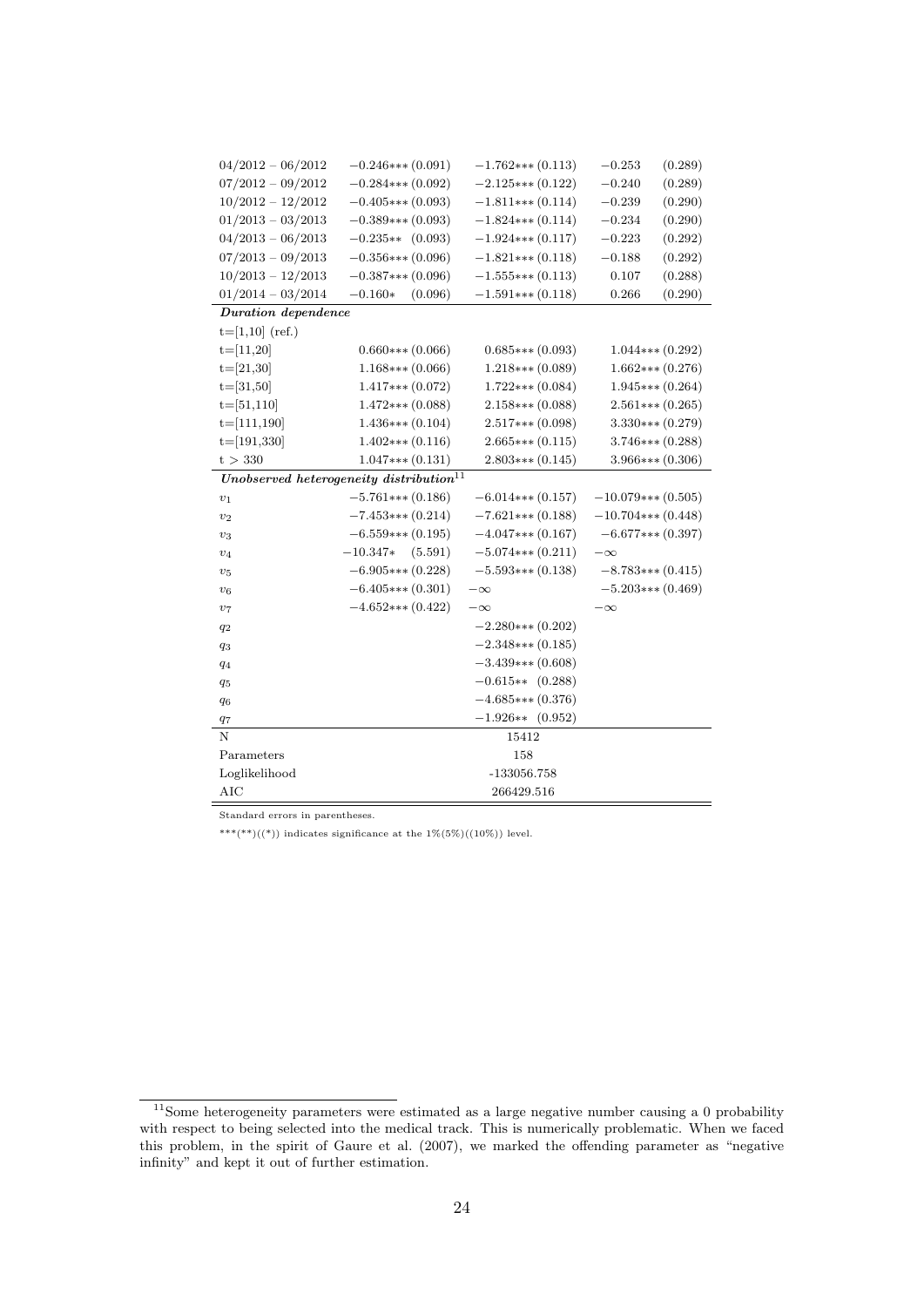|       |                | Parameters Loglikelihood | AIC        | $\delta_{m,0}$                  |                     |
|-------|----------------|--------------------------|------------|---------------------------------|---------------------|
| 5412  |                | 133420.113               |            | $267108.227 - 0.452***$ (0.026) | $-0.454***$ (0.036) |
| 5412  | 38             | $-133235.125$            | 266746.250 | $-0.611***$ (0.033)             | $-0.595***$ (0.042) |
| 15412 |                | 133133.179               | 266550.359 | $-0.585***$ (0.033)             | $-0.509***$ (0.047) |
| 15412 | $\frac{6}{4}$  | $-133124.921$            | 266541.841 | $-0.464***$ (0.051)             | $-0.486***$ (0.054) |
| 15412 | $\frac{50}{2}$ | 133096.373               | 266492.746 | $-0.375***$ (0.056)             | $-0.295***$ (0.099) |
| 15412 | 12             | 133076.500               | 266461.001 | $-0.379***$ (0.055)             | $-0.398***$ (0.096) |
| 15412 | 58             | 133056.758               | 266429.516 | $-0.364***$ (0.055)             | $-0.363***$ (0.097) |
| 15412 | 162            | 133055.262               |            | $266434.525 - 0.361***$ (0.055) | $-0.356***$ (0.097) |

Table 7: Model Selection: Constant Effects Model. Table 7: Model Selection: Constant Effects Model.

AIC: Akaike Information Criterion.  $\ast\ast\ast$  indicates significance at the  $1\%$  level. AIC: Akaike Information Criterion.

\*\*\* indicates significance at the 1% level.

Table 8: Model Selection: Duration Varying Effects Model. Table 8: Model Selection: Duration Varying Effects Model.

|       |                                    | Parameters Loglikelihood |            | $\delta_{m,0}$                   |                 | $\delta_{m, t_m} \leq 42$ $\delta_{m, 43} \leq t_m \leq 91$ | $\delta_{l,0}$                                        | $o_{l, t_l \leq 42}$ | $o_{l,43 \leq t_{l} \leq 91}$ |
|-------|------------------------------------|--------------------------|------------|----------------------------------|-----------------|-------------------------------------------------------------|-------------------------------------------------------|----------------------|-------------------------------|
|       |                                    | 133415.960               |            | $267107.919$ $-0.437***$ (0.036) |                 |                                                             | $-0.036$ (0.046) $-0.017$ (0.039) $-0.395***$ (0.043) | $-0.075(0.111)$      | $-0.197***$ (0.075)           |
|       |                                    | 133231.029               | 266746.057 | $-0.575***$ (0.041)              | $-0.074(0.047)$ |                                                             | $-0.049(0.040) -0.563***$ (0.050)                     | $-0.040(0.111)$      | $-0.167**$ (0.075)            |
|       |                                    | 133130.214               | 266552.428 | $-0.578***$ (0.040)              | $-0.038(0.051)$ | $-0.022(0.040)$                                             | $-0.483***$ (0.051)                                   | $-0.053(0.113)$      | $-0.179**$ (0.078)            |
| 15412 |                                    | 133122.752               | 266545.503 | $-0.468***$ (0.054)              | $-0.010(0.052)$ | $-0.011(0.040)$                                             | $-0.468***$ (0.057)                                   | 0.015(0.114)         | $-0.154*(0.080)$              |
|       |                                    | 133093.533               | 266495.066 | $-0.386***$ (0.057)              | 0.061(0.069)    | 0.021(0.053)                                                | $-0.271***$ (0.099)                                   | $-0.033(0.139)$      | $-0.192**$ (0.094)            |
| 5412  | 38                                 | 133073.495               | 266462.990 | $-0.397***$ (0.056)              | 0.108(0.070)    | 0.049(0.052)                                                | $-0.367***$ (0.097)                                   | 0.033(0.133)         | $-0.144(0.092)$               |
| 5412  | 62                                 | 133055.133               | 266434.265 | $-0.424***$ (0.051)              | 0.046(0.064)    | 0.026(0.049)                                                | $-0.330***$ (0.092)                                   | $-0.038(0.145)$      | $-0.162*(0.089)$              |
|       | Š                                  | 133051.980               | 266435.961 | $-0.380***$ (0.057)              |                 | $0.105(0.069)$ $0.050(0.051)$                               | $-0.324***$ (0.098)                                   | $-0.035(0.150)$      | $-0.169*(0.094)$              |
|       | AIC: Akaike Information Criterion. |                          |            |                                  |                 |                                                             |                                                       |                      |                               |

\*\*\*(\*\*)) indicates significance at the  $1\%$ (5%)((10%)) level. \*\*\*(\*\*)((\*)) indicates significance at the  $1\%$ (5%)((10%)) level.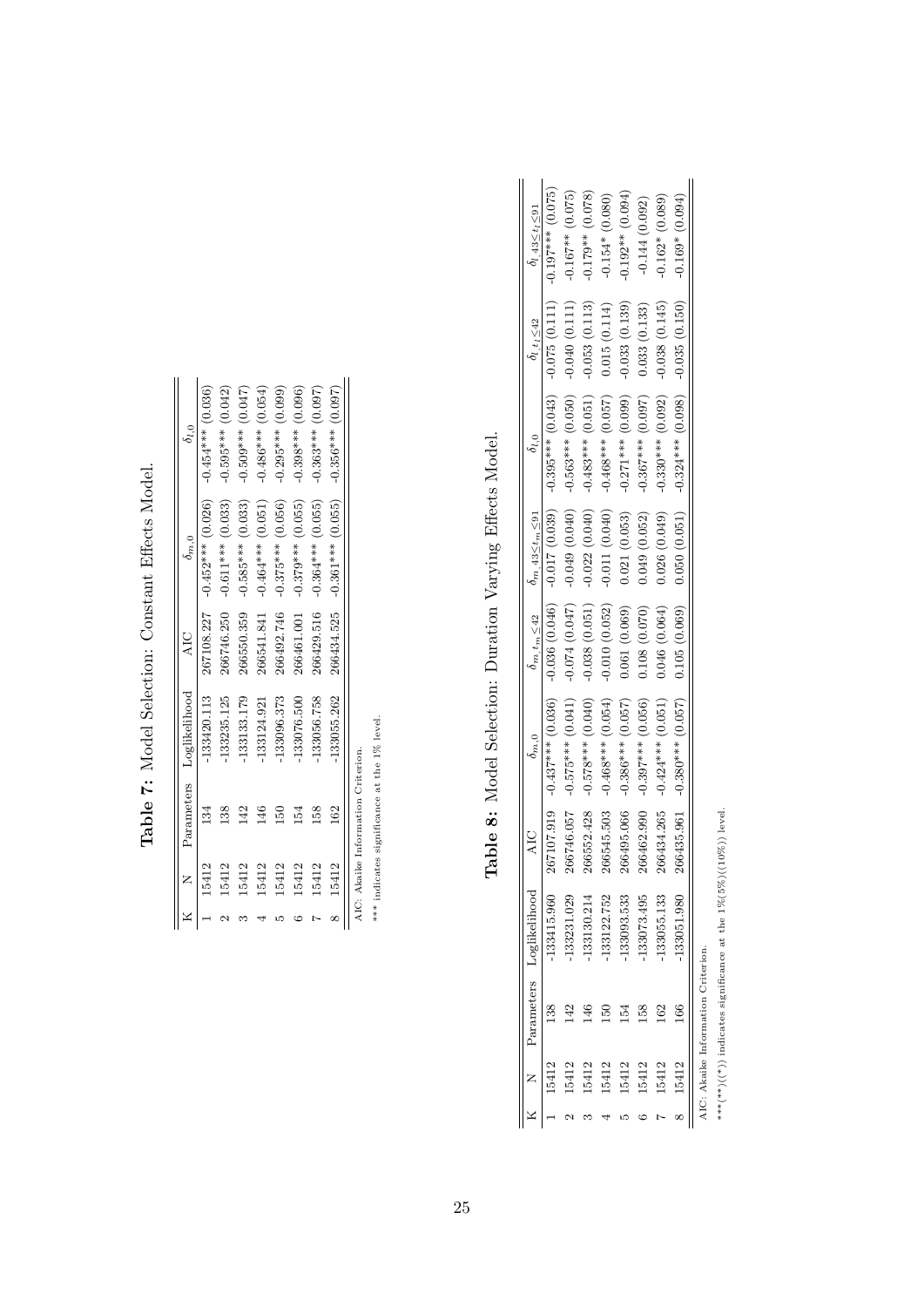|       |    | Parameters Loglikelihood |            | $\delta_{m,0}$                   | $\delta m$ . female gender |                     | $b_l$ female gender |
|-------|----|--------------------------|------------|----------------------------------|----------------------------|---------------------|---------------------|
|       |    | 133419.538               |            | $267111.076$ -0.460*** $(0.027)$ | 0.069(0.065)               | $0.449***$ (0.038)  | 0.039(0.097)        |
|       |    | 133234.539               | 266749.077 | $-0.619***$ (0.034)              | 0.070 (0.066)              | $0.590***$ (0.044)  | 0.050(0.097)        |
| 5412  |    | 133132.626               | 166553.252 | $-0.592***$ (0.034)              | 0.067(0.065)               | $0.502***$ (0.049)  | 0.051(0.065)        |
| 15412 |    | $-133124.042$            | 266544.083 | $-0.458***$ (0.052)              | 0.058(0.067)               | $-0.469***$ (0.056) | 0.038(0.098)        |
| 5412  | ŗ, | 133095.905               | 266495.810 | $-0.382***$ (0.057)              | 0.072(0.077)               | $0.295***$ (0.101)  | 0.064(0.110)        |
| 5412  |    | 133075.559               | 266463.117 | $-0.390***$ (0.056)              | (0.078)                    | $0.389***$ (0.098)  | 0.085(0.107)        |
| 5412  |    | 133056.328               | 266432.656 | $-0.415***$ (0.048)              | 0.099(0.076)               | $0.348***$ (0.091)  | 1.071 (0.105)       |
| 5412  |    | 133054.397               | 266436.795 | $-0.373***$ (0.056)              | $(870.0)$ 660.             | $0.345***$ (0.098)  | 0.076 (0.106)       |

Table 9: Model Selection: Gender Varying Effects Model. Table 9: Model Selection: Gender Varying Effects Model.

AIC: Akaike Information Criterion.<br>\*\*\* indicates significance at the  $1\%$  level.

\*\*\* indicates significance at the 1% level.

| ו<br>נ<br>$\overline{a}$<br>;<br>;<br>;                                                                                           |
|-----------------------------------------------------------------------------------------------------------------------------------|
| š,                                                                                                                                |
| 3.144<br>)<br>$\frac{1}{2}$                                                                                                       |
| At a framework of the Merrine Merrine Merrine Merrine Merrine Merrine Merrine Merrine Merrine Me<br>$\overline{ }$<br>ļ<br>l<br>١ |
| ;<br>;<br>- הורה המפפ                                                                                                             |
| )<br>I<br>١                                                                                                                       |
| ֧ׅ֧ׅ֧֧֧֧֧֧ׅ֧֛֧֧ׅ֧֛֛֪֛֧֧֛֪֛֖֛֧֛֛֛֛֪֛֛֛֚֚֚֚֚֚֚֚֚֚֚֚֚֚֚֚֚֚֚֚֡֜֜֓֝֬֝֟֓֝֟֓֝֬֝֬֜֓֟֓֝֬֜֓֜֝֬֜֝֬֝֬֜<br>ו<br>ו<br>j                         |
| Table 10: Model S                                                                                                                 |
|                                                                                                                                   |
|                                                                                                                                   |

|       |               | Parameters Loglikelihood |            | $\delta_{m,0}$                 | $m$ , tough occupation | $o_{l,0}$           | $o_{l, tough occupation}$ |
|-------|---------------|--------------------------|------------|--------------------------------|------------------------|---------------------|---------------------------|
| 5412  | X             | $-133410.575$            |            | $267093.150 -0.361***$ (0.043) | $-0.127***$ (0.048)    | $-0.359***$ (0.056) | $-0.158**$ (0.069)        |
| 5412  |               | $-133226.034$            | 266732.069 | $-0.515***$ (0.048)            | $-0.129***$ (0.048)    | $-0.504***$ (0.061) | $-0.149**$ (0.069)        |
| 5412  |               | -133124.363              | 266536.725 | $-0.492***$ (0.048)            | $-0.128***$ (0.048)    | $0.425***$ (0.063)  | $-0.144**$ (0.069)        |
| 5412  | $\frac{8}{3}$ | 133115.726               | 266527.452 | $-0.376***$ (0.061)            | $-0.118**$ (0.049)     | $0.383***$ (0.070)  | $-0.173**$ (0.069)        |
| 5412  | 5             | -133089.775              | 266483.551 | $-0.327***$ (0.067)            | $-0.071(0.057)$        | $-0.132(0.109)$     | $-0.206***$ (0.078)       |
| .5412 | 36            | -133069.069              | 266450.139 | $-0.323***$ (0.068)            | 0.077 (0.057)          | $0.278**$ (0.107)   | $-0.209***$ (0.077)       |
| 5412  |               | 133048.453               | 266416.906 | $-0.338***$ (0.061             | 0.080(0.055)           | $0.244**$ (0.100)   | $-0.219***$ (0.074)       |
| 5412  | $\mathbb{Z}$  | $-133047.125$            | 266422.251 | $-0.304***$ (0.067)            | 0.076(0.057)           | $0.238**$ (0.105)   | $-0.221***$ $(0.075)$     |

\*\*\*\*\*) indicates significance at the  $1\%(5\%)$  level. \*\*\*(\*\*) indicates significance at the 1%(5%) level.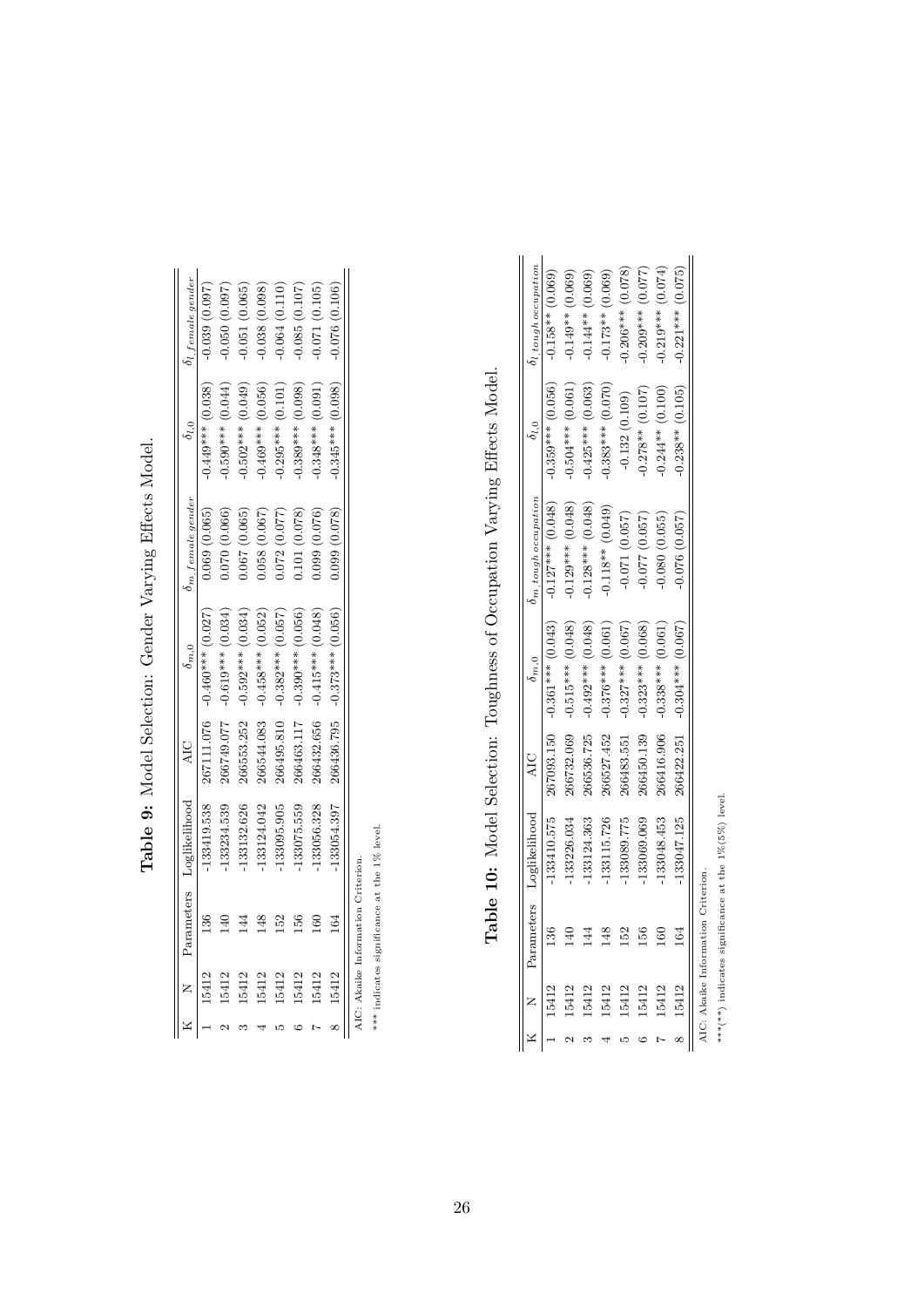|      | Parameters                         | oglikelihood AIC |            | $\delta_{m,0}$                  | $\delta$ m, insured income > $\epsilon$ 500K | $\delta_{l.0}$        | $\partial$ l, insured income > $\in$ 500K |
|------|------------------------------------|------------------|------------|---------------------------------|----------------------------------------------|-----------------------|-------------------------------------------|
|      |                                    | 133419.377       |            | $267110.754 - 0.429***$ (0.033) | $-0.045(0.042)$                              | $-0.483***$ (0.050)   | 0.056(0.066)                              |
|      |                                    | $-133234.861$    | 266749.722 | $-0.601***$ (0.040)             | 0.017(0.043)                                 | $-0.618***$ (0.055)   | 0.046 (0.067)                             |
|      |                                    | $-133132.886$    |            | $266553.773 - 0.577***$ (0.039) | 0.016(0.042)                                 | $-0.535***(0.059)$    | 0.049 (0.066)                             |
| 5412 |                                    | $-133124.324$    | 266544.648 | $-0.437***$ (0.057)             | 0.044(0.045)                                 | $-0.507***(0.068)$    | 0.045(0.068)                              |
|      |                                    | $-133095.332$    | 266494.664 | $-0.379***$ (0.063)             | 0.009(0.053)                                 | $-0.363***$ $(0.110)$ | 0.098(0.078)                              |
|      | ř,                                 | $-133075.738$    | 266463.477 | $-0.379***$ (0.062)             | 0.001(0.052)                                 | $-0.443***$ (0.107)   | 0.087 (0.077)                             |
|      | š                                  | 133056.898       | 266433.796 | $-0.414***$ (0.052)             | 0.014(0.051)                                 | $-0.376***$ (0.102)   | 0.042(0.073)                              |
|      |                                    | $-133054.754$    |            | $266437.507 - 0.360***$ (0.062) | 0.005(0.052)                                 | $0.393***$ (0.108)    | 0.075(0.075)                              |
|      | AIC: Alcailce Information Criterio |                  |            |                                 |                                              |                       |                                           |

Table 11: Model Selection: Insured Income Varying Effects Model. Table 11: Model Selection: Insured Income Varying Effects Model.

\*\*\* indicates significance at the 1% level. AIC: Akaike Information Criterion.

\*\*\* indicates significance at the 1% level.

Table 12: Model Selection: Deferment Period Varying Effects Model. Table 12: Model Selection: Deferment Period Varying Effects Model.

|  | Parameters                         | ikelihood | <b>AIC</b> | $\delta_{m,0}$                   | $\delta m$ , deferment period $< 14$ days | $\delta_{l,0}$      | $\partial$ l, deferment period $\langle$ 14 days |
|--|------------------------------------|-----------|------------|----------------------------------|-------------------------------------------|---------------------|--------------------------------------------------|
|  |                                    | 3401.571  |            | $267075.142 - 0.356***$ (0.031)  | $-0.243***$ $(0.044)$                     | $-0.449***$ (0.043) | 0.024(0.070)                                     |
|  |                                    | 3214.673  |            | $266709.346$ -0.509*** $(0.037)$ | $-0.260***$ (0.044)                       | $0.587***$ (0.049)  | (0.070, 0.070)                                   |
|  |                                    | 3112.224  | 266512.447 | $-0.484***$ (0.037)              | $-0.264***$ (0.044)                       | $0.513***$ (0.053)  | 0.013(0.070)                                     |
|  |                                    | 3100.236  | 266496.472 | $-0.337***$ (0.053)              | $0.231***$ $(0.050)$                      | $-0.213**$ (0.090)  | 0.068(0.076)                                     |
|  |                                    | 3083.543  |            | $266471.086$ -0.308*** (0.059)   | $-0.233***$ (0.051)                       | $-0.244**$ (0.101)  | 0.055(0.078)                                     |
|  |                                    | 3063.459  | 266438.917 | $-0.297***$ (0.059)              | $0.227***$ (0.052)                        | $0.413***$ (0.099)  | 0.061(0.077)                                     |
|  | ಠ                                  | 3042.855  | 266405.710 | $-0.323***$ (0.052)              | $0.216***$ (0.050)                        | $0.384***$ (0.091)  | 0.101(0.074)                                     |
|  | <u>ट्य</u>                         | 3041.455  | 266410.910 | $-0.279***$ (0.058)              | $0.222***$ (0.051)                        | $0.379***$ (0.097)  | 0.092(0.075)                                     |
|  | AIC: Akaike Information Criterion. |           |            |                                  |                                           |                     |                                                  |

\*\*\*(\*\*\*) indicates significance at the  $1\%$ (5%) level. \*\*\*(\*\*) indicates significance at the 1%(5%) level.